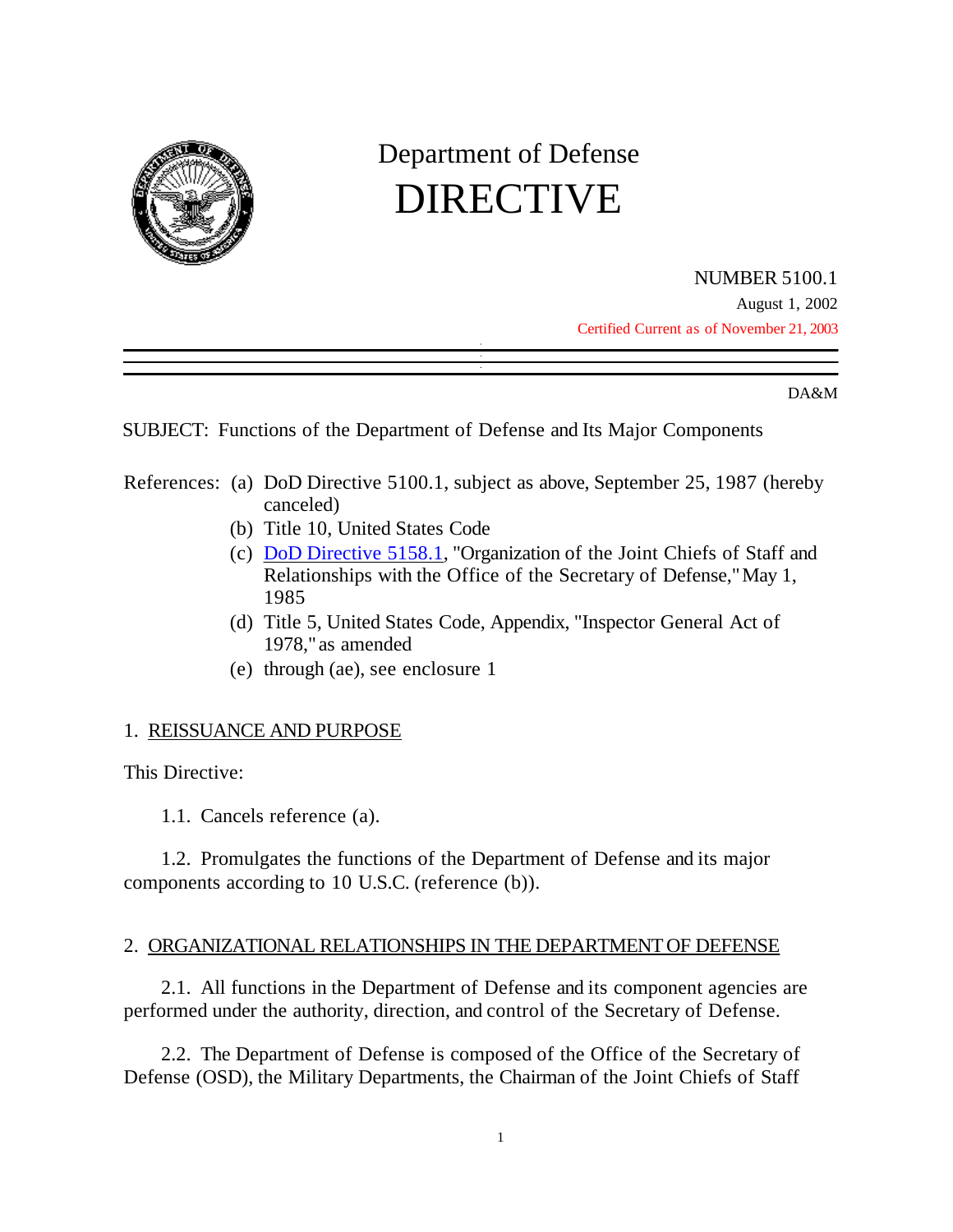(JCS), the Combatant Commands, the Inspector General of the Department of Defense, the Defense Agencies, the DoD Field Activities, and such other offices, agencies, activities and commands established or designated by law, or by the President or by the Secretary of Defense. The functions of the heads of these offices shall be as assigned by the Secretary of Defense according to existing law.

2.2.1. In providing immediate staff assistance and advice to the Secretary of Defense, the OSD and the JCS, though separately identified and organized, function in full coordination and cooperation in accordance with reference (c).

2.2.1.1. The OSD includes the Deputy Secretary of Defense, Under Secretaries of Defense, Director of Defense Research and Engineering, Assistant Secretaries of Defense, Director of Operational Test and Evaluation, General Counsel of the Department of Defense, the Inspector General of the Department of Defense, the Assistants to the Secretary of Defense, the OSD Directors who report directly to the Secretary or Deputy Secretary of Defense, and such other offices and officials established by law or by the Secretary of Defense.

2.2.1.2. The Chairman and the Joint Chiefs of Staff are responsible to the Secretary of Defense for the functions assigned to them. To the extent it does not impair independence in the performance of their duties as members of the Joint Chiefs of Staff, members of the Joint Chiefs of Staff, except the Chairman, shall inform the Secretary of their respective Military Departments regarding military advice rendered as members of the Joint Chiefs of Staff on matters affecting the Military Departments.

2.2.1.3. The Inspector General, Department of Defense, provides staff assistance and advice to the Secretary of Defense according to the responsibilities specified in Public Law 95-452 and DoD Directive 5106.1 (references (d) and (e)).

2.2.2. Each Military Department (the Department of the Navy to include the United States Marine Corps, and the United States Coast Guard when transferred according to sections 2, 3, and 145 of reference (f)) shall be separately organized under its own Secretary and shall function under the authority, direction, and control of the Secretary of Defense. Orders to the Military Departments shall be issued through the Secretaries of these Departments, or their designees, by the Secretary of Defense or under authority specifically delegated in writing by the Secretary of Defense or as provided by law.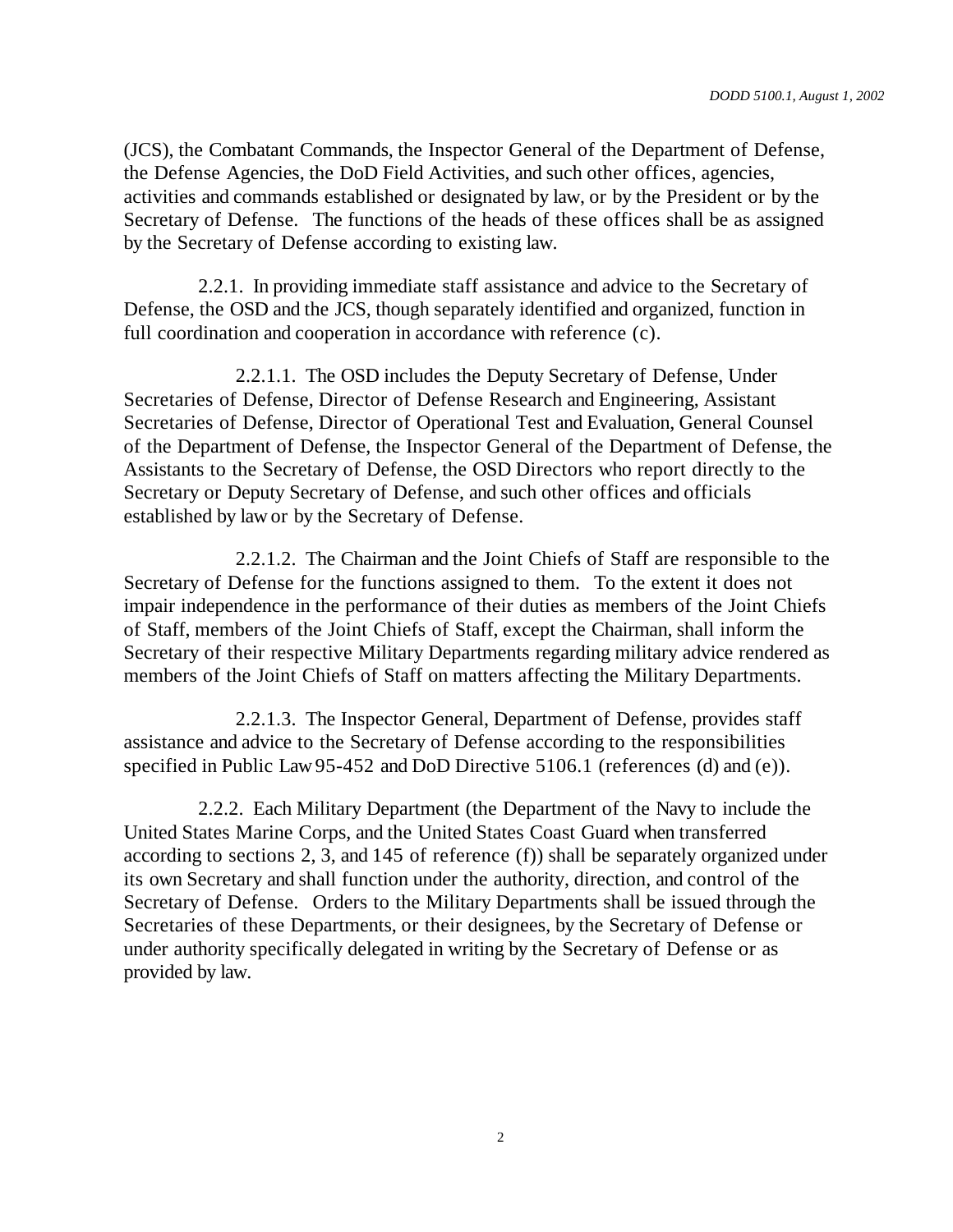2.2.2.1. The Secretary of each Military Department, and the civilian employees and members of the Armed Forces under the jurisdiction of the Military Department Secretary, shall cooperate fully with the OSD to achieve efficient administration of the Department of Defense and to carry out effectively the authority, direction, and control of the Secretary of Defense.

2.2.2.2. The Secretary of Defense shall keep the Secretaries of the Military Departments informed with respect to military operations and activities of the Department of Defense that directly affect their respective responsibilities.

2.2.3. The Commanders of the Combatant Commands are responsible to the President and the Secretary of Defense for accomplishing the military missions assigned to them and shall exercise command authority over forces assigned to them as directed by the Secretary of Defense pursuant to section 10 U.S.C. 164 (reference (b)). The operational chain of command runs from the President to the Secretary of Defense to the Commanders of the Combatant Commands. The Chairman, JCS, functions within the chain of command by transmitting to the Commanders of the Combatant Commands the orders of the President or the Secretary of Defense.

2.2.3.1. Orders to such commanders shall be issued by the President or the Secretary of Defense or by the Chairman, JCS, with the authority and direction of the President or the Secretary of Defense.

2.2.3.2. Communications from the President or the Secretary of Defense to the Commanders of the Combatant Commands shall be transmitted through the Chairman, JCS. Communications from the Commanders of the Combatant Commands to the President or the Secretary of Defense shall be transmitted through the Chairman, JCS.

2.2.3.3. Communications in matters of joint interest, addressed to the Commanders of the Combatant Commands by other authority, shall, unless urgent circumstances do not permit, be coordinated with the Chairman, JCS. Information copies of all communications in matters of joint interest between Washington-level offices, agencies, activities and commands and the Combatant Commands shall be provided to the Chairman, JCS.

2.2.3.4. Subject to the authority, direction, and control of the Secretary of Defense, the Chairman acts as the spokesman for Commanders of the Combatant Commands, especially on the operational requirements of their commands and shall be responsible for overseeing the activities of the Combatant Commands. The President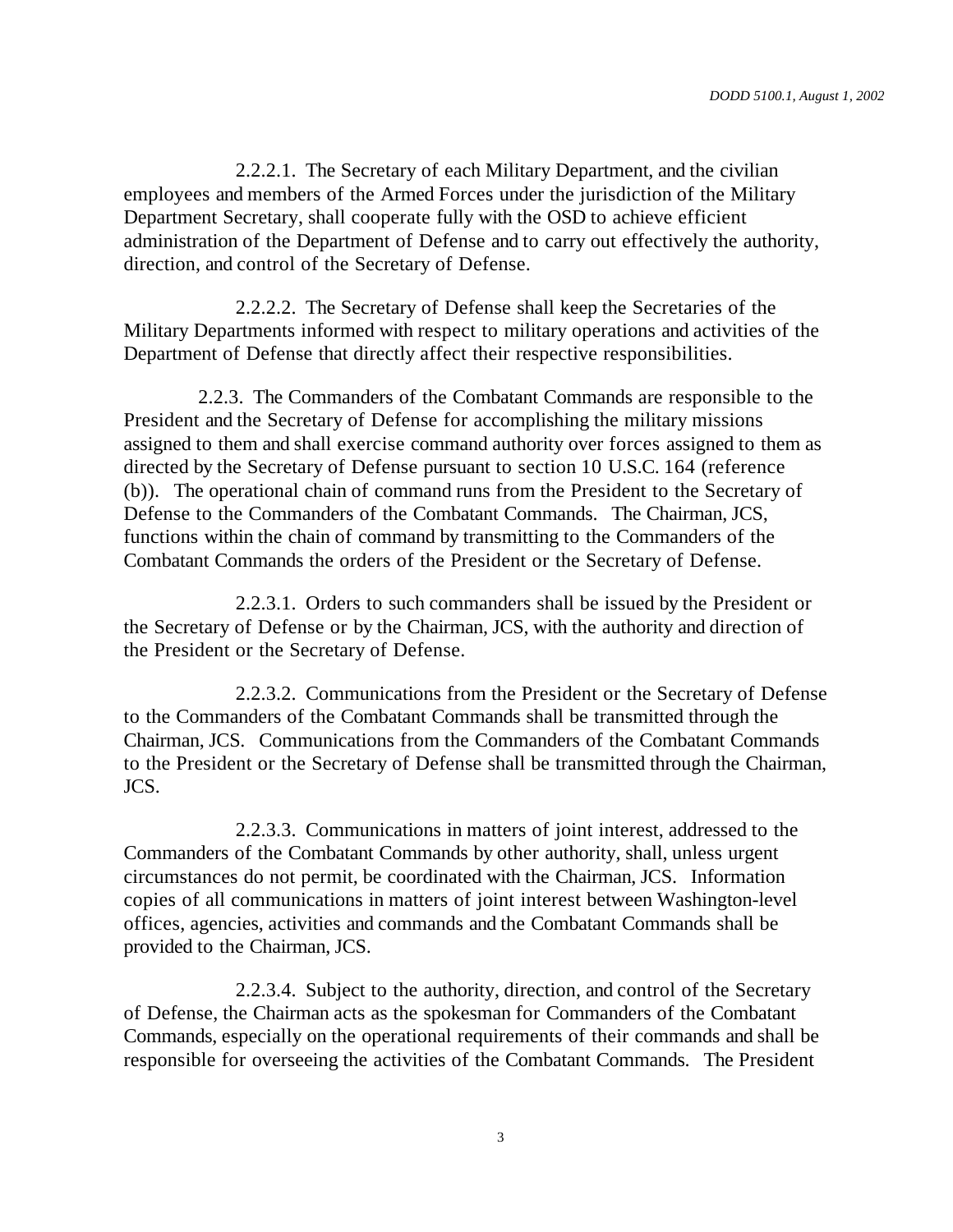and the Secretary of Defense may assign other duties to the Chairman to assist the President and the Secretary of Defense in performing their command functions.

## 3. FUNCTIONS OF THE DEPARTMENT OF DEFENSE

As prescribed by higher authority, the Department of Defense shall maintain and employ Armed Forces to:

3.1. Support and defend the Constitution of the United States against all enemies, foreign and domestic.

3.2. Ensure, by timely and effective military action, the security of the United States, its possessions, and areas vital to its interest.

3.3. Uphold and advance the national policies and interests of the United States.

# 4. FUNCTIONS OF THE JOINT CHIEFS OF STAFF

The JCS, consisting of the Chairman; the Chief of Staff, U.S. Army; the Chief of Naval Operations; the Chief of Staff, U.S. Air Force; and the Commandant of the Marine Corps, and supported by the Joint Staff, constitute the immediate military staff of the Secretary of Defense.

4.1. The Chairman, JCS is the principal military advisor to the President, the National Security Council (NSC), and the Secretary of Defense. Subject to the authority, direction, and control of the President and the Secretary of Defense, the Chairman shall be responsible for the following principal functions:

4.1.1. To advise and assist the Secretary of Defense on the preparation of annual policy guidance for the Heads of the DoD Components for the preparation and review of program recommendations and budget proposals.

4.1.2. To advise the Secretary of Defense on the preparation of policy guidance for the preparation and review of contingency plans.

4.1.3. To assist the President and the Secretary of Defense in providing for the strategic direction of the Armed Forces, including the direction of operations conducted by the Commanders of the Combatant Commands.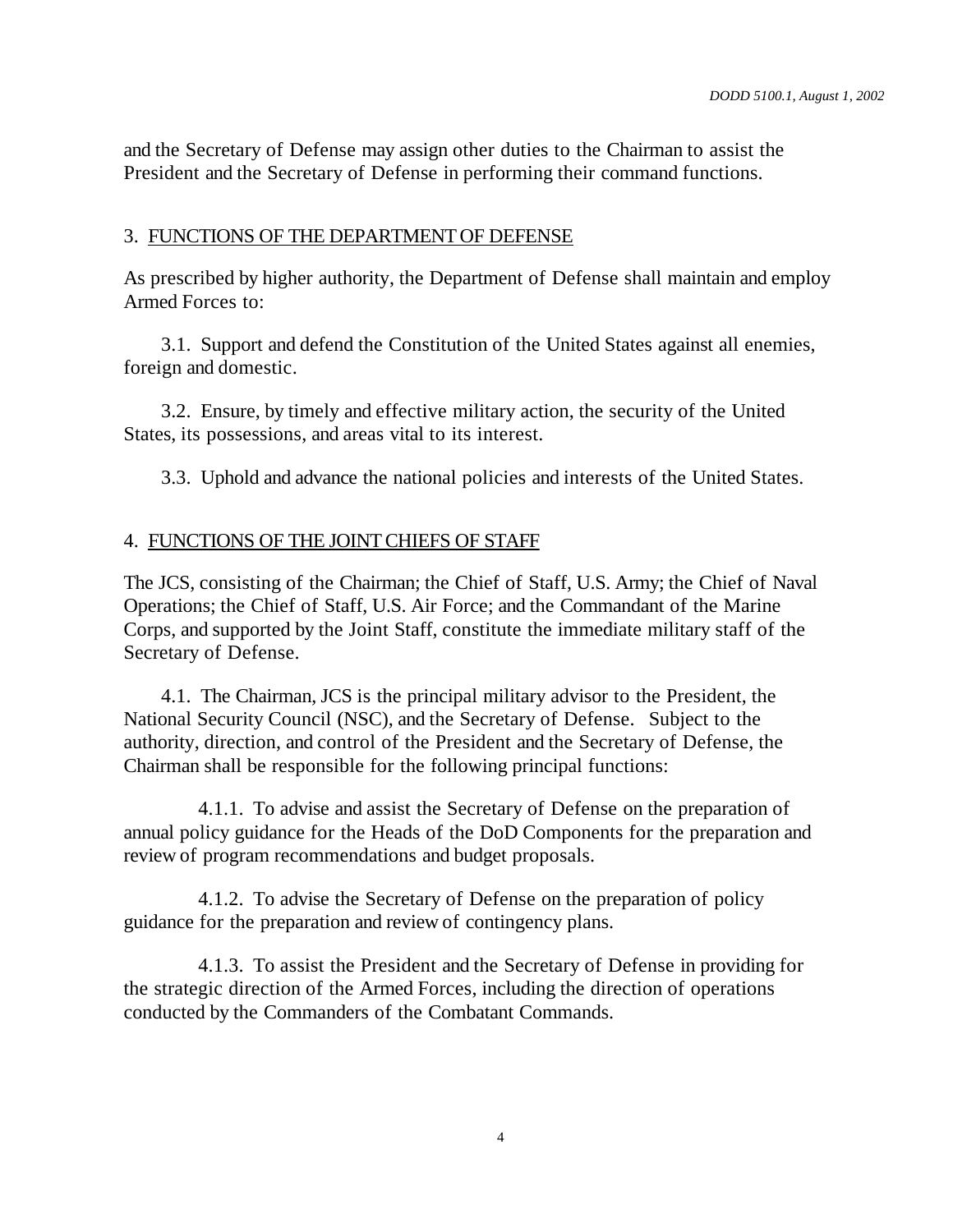4.1.4. To prepare strategic plans, including plans that conform with resource levels projected by the Secretary of Defense to be available for the period of time for which the plans are to be effective.

4.1.5. To prepare joint logistic and mobility plans to support those strategic plans and recommend the assignment of logistics and mobility responsibilities to the Armed Forces in accordance with those logistic and mobility plans.

4.1.6. To prepare military strategy and assessments of the associated risks. These will include the following:

4.1.6.1. A military strategy to support national objectives within policy and resource-level guidance provided by the Secretary of Defense. Such strategy shall include broad military options prepared by the Chairman with the advice of the JCS and the Commanders of the Combatant Commands.

4.1.6.2. Net assessments to determine the capabilities of the Armed Forces of the United States and its allies as compared to those of possible adversaries.

4.1.7. To provide for the preparation and review of contingency plans that conform to policy guidance from the President and the Secretary of Defense.

4.1.8. To prepare joint logistics and mobility plans to support those contingency plans and recommend the assignment of logistic and mobility responsibilities to the Armed Forces in accordance with those logistic and mobility plans.

4.1.9. To advise the Secretary of Defense on critical deficiencies and strengths in force capabilities (including manpower, logistic, and mobility support) identified during the preparation and review of contingency plans, and assess the effect of such deficiencies and strengths on meeting national security objectives and policy and on strategic plans.

4.1.10. After consultation with the Commanders of the Combatant Commands, to establish and maintain a uniform system for evaluating the preparedness of each Combatant Command to carry out missions assigned to the command.

4.1.11. To advise the Secretary of Defense on the priorities of the requirements, especially operational requirements, identified by the Commanders of the Combatant Commands.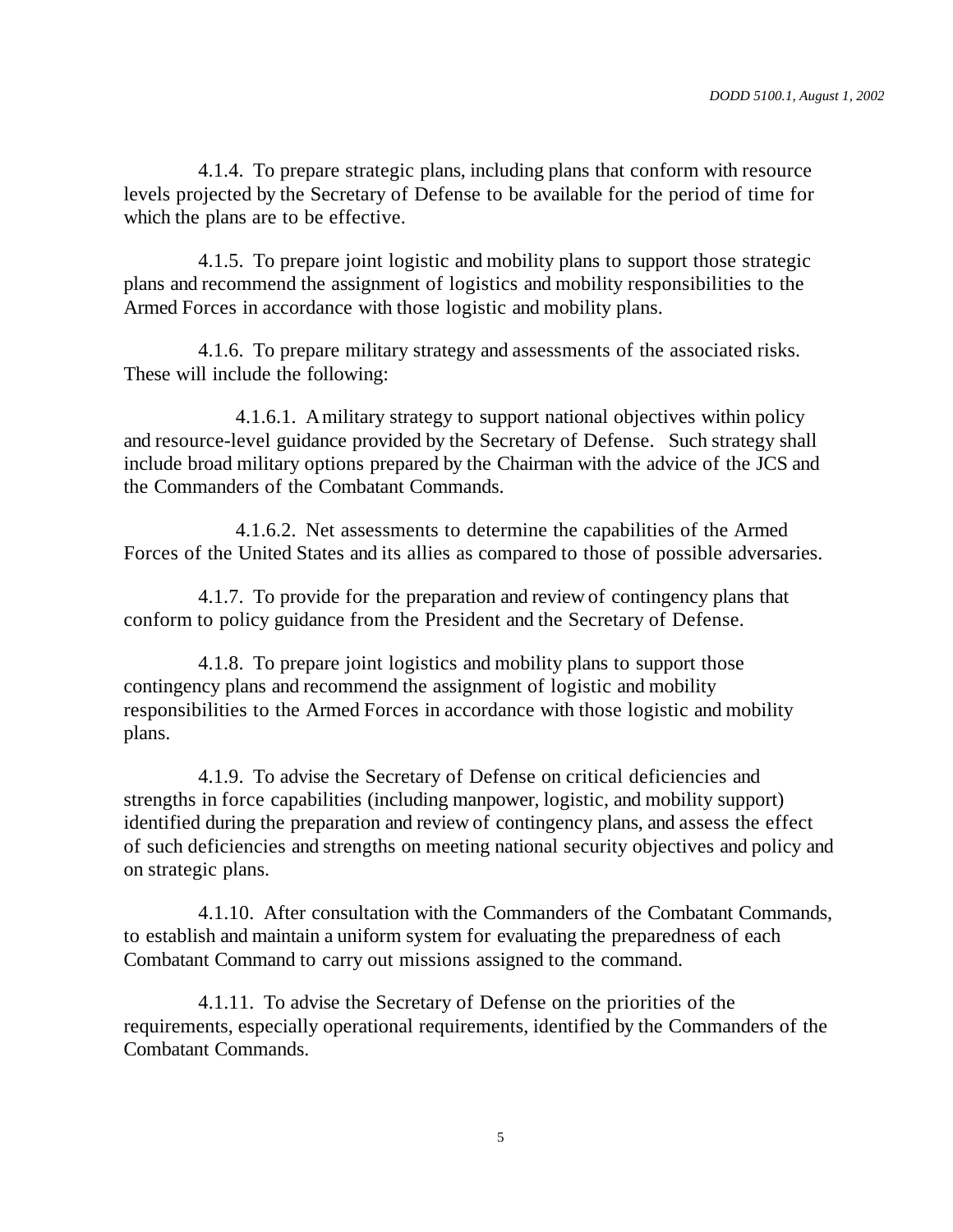4.1.12. To advise the Secretary of Defense on the extent to which the program recommendations and budget proposals of the Military Departments and other Components of the Department of Defense conform with the priorities established in strategic plans and with the priorities established for requirements of the Commanders of the Combatant Commands.

4.1.13. To submit to the Secretary of Defense, when deemed necessary, alternative program recommendations and budget proposals within projected resource levels and guidance provided by the Secretary of Defense, to achieve greater conformance with the priorities established in strategic plans and with the priorities for the requirements of the Commanders of the Combatant Commands.

4.1.14. To recommend budget proposals, pursuant to guidance of the Secretary of Defense, for activities of each Combatant Command, as appropriate. Activities for which funding may be requested include:

4.1.14.1. Joint Exercises.

4.1.14.2. Force Training.

4.1.14.3. Contingencies.

4.1.14.4. Selected Operations.

4.1.15. To advise the Secretary of Defense on the extent to which the major programs and policies of the Armed Forces in the area of manpower conform with strategic plans.

4.1.16. To assess military requirements for defense acquisition programs.

4.1.17. To develop and establish doctrine for all aspects of the joint employment of the Armed Forces.

4.1.18. To formulate policies for coordinating the military education and training of members of the Armed Forces.

4.1.19. To provide for representation of the United States on the Military Staff Committee of the United Nations in accordance with the Charter of the United Nations.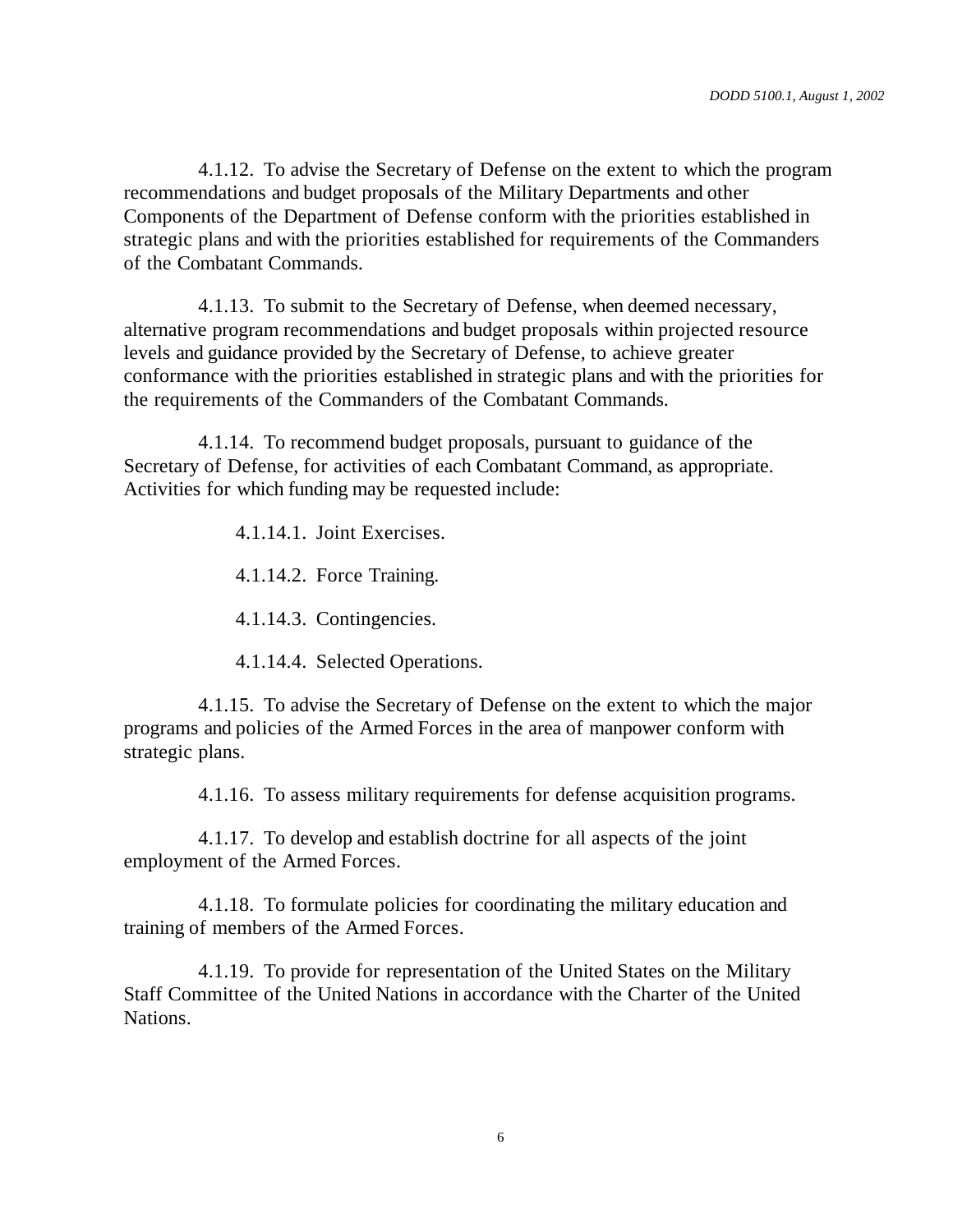4.1.20. To submit to the Secretary of Defense, not less than once every 3 years, a report containing such recommendations for changes in the assignment of functions (roles and missions) to the Armed Forces as the Chairman considers necessary to achieve maximum effectiveness of the Armed Forces.

4.1.21. To prescribe the duties and functions of the Vice Chairman, JCS, subject to approval of the Secretary of Defense.

4.1.22. To exercise exclusive direction of the Joint Staff.

4.1.23. To attend and participate in meetings of the NSC subject to the direction of the President.

4.1.24. To advise and assist the President and the Secretary of Defense on establishing Combatant Commands to perform military missions and on prescribing the force structure of those commands.

4.1.25. Periodically, not less than every 2 years, to review the missions, responsibilities (including geographic boundaries), and force structure of each Combatant Command; and recommend to the President through the Secretary of Defense, any changes to missions, responsibilities, and force structure, as may be necessary.

4.1.26. To transmit communications between the President or the Secretary of Defense and the Commanders of the Combatant Commands, as directed by the President.

4.1.27. To perform duties, as assigned by the President or the Secretary of Defense, to assist the President and the Secretary of Defense in performing their command function.

4.1.28. To oversee the activities of the Combatant Commands.

4.1.29. To advise the Secretary of Defense on whether a Commander of a Combatant Command has sufficient authority, direction, and control over the commands and forces assigned to the command to exercise effective command of those commands and forces.

4.1.30. To advise and assist the Secretary of Defense on measures to provide for the administration and support of forces assigned to each Combatant Command.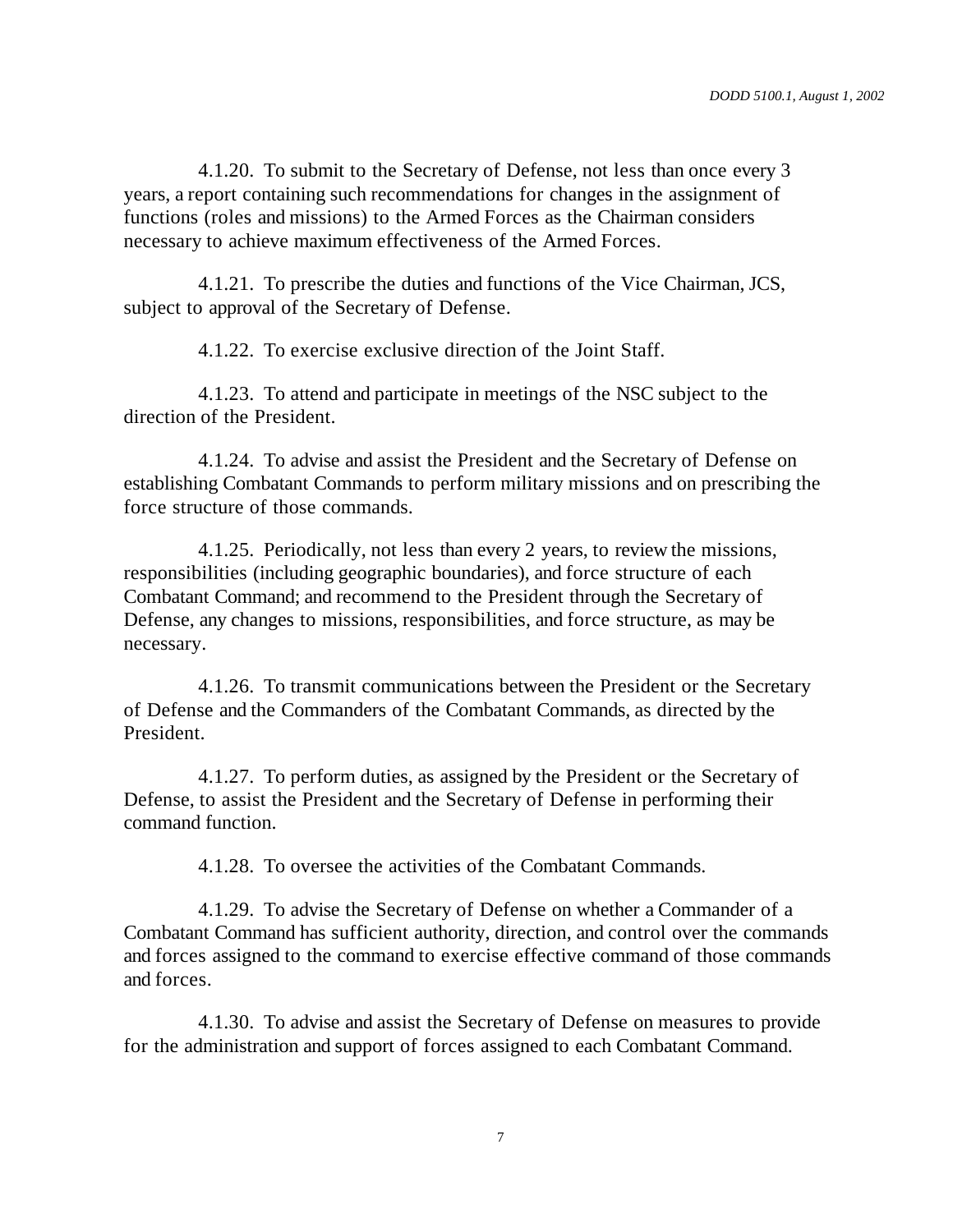4.1.31. To advise the Secretary of Defense on whether aspects of the administration and support necessary for the accomplishment of missions should be assigned to the Commander of a Combatant Command.

4.1.32. To serve as the spokesman for Commanders of the Combatant Commands, especially on the operational requirements of their commands.

4.1.33. To provide overall supervision of those Defense Agencies and DoD Field Activities that the Secretary of Defense has designated the Chairman, JCS to oversee. Perform such other functions with respect to the Defense Agencies and DoD Field Activities as assigned by the Secretary of Defense.

4.1.34. Periodically, not less than every 2 years, to report to the Secretary of Defense on the responsiveness and readiness of designated combat-support agencies.

4.1.35. To provide for the participation of combat-support agencies in joint training exercises, assess their performance, and take steps to provide for changes to improve their performance.

4.1.36. To develop, in consultation with the director of each combat-support agency, and maintain a uniform readiness reporting system for combat-support agencies.

4.1.37. To advise and assist the Secretary of Defense on the periodic review and revision of the curriculum of each professional military education school to enhance the education and training of officers in joint matters.

4.1.38. To review the reports of selection boards that consider for promotion officers serving, or having served, in joint duty assignments according to guidelines furnished by the Secretary of Defense and return the reports with determinations and comments to the Secretary of the appropriate Military Department.

4.1.39. To advise the Secretary of Defense on the establishment of career guidelines for officers with the joint specialty.

4.1.40. To submit to the Secretary of Defense an evaluation of the joint duty performance of officers recommended for an initial appointment to the grade of lieutenant general or vice admiral, or initial appointment as general or admiral.

4.1.41. To promulgate JCS publications to provide military guidance for joint activities of the Armed Forces.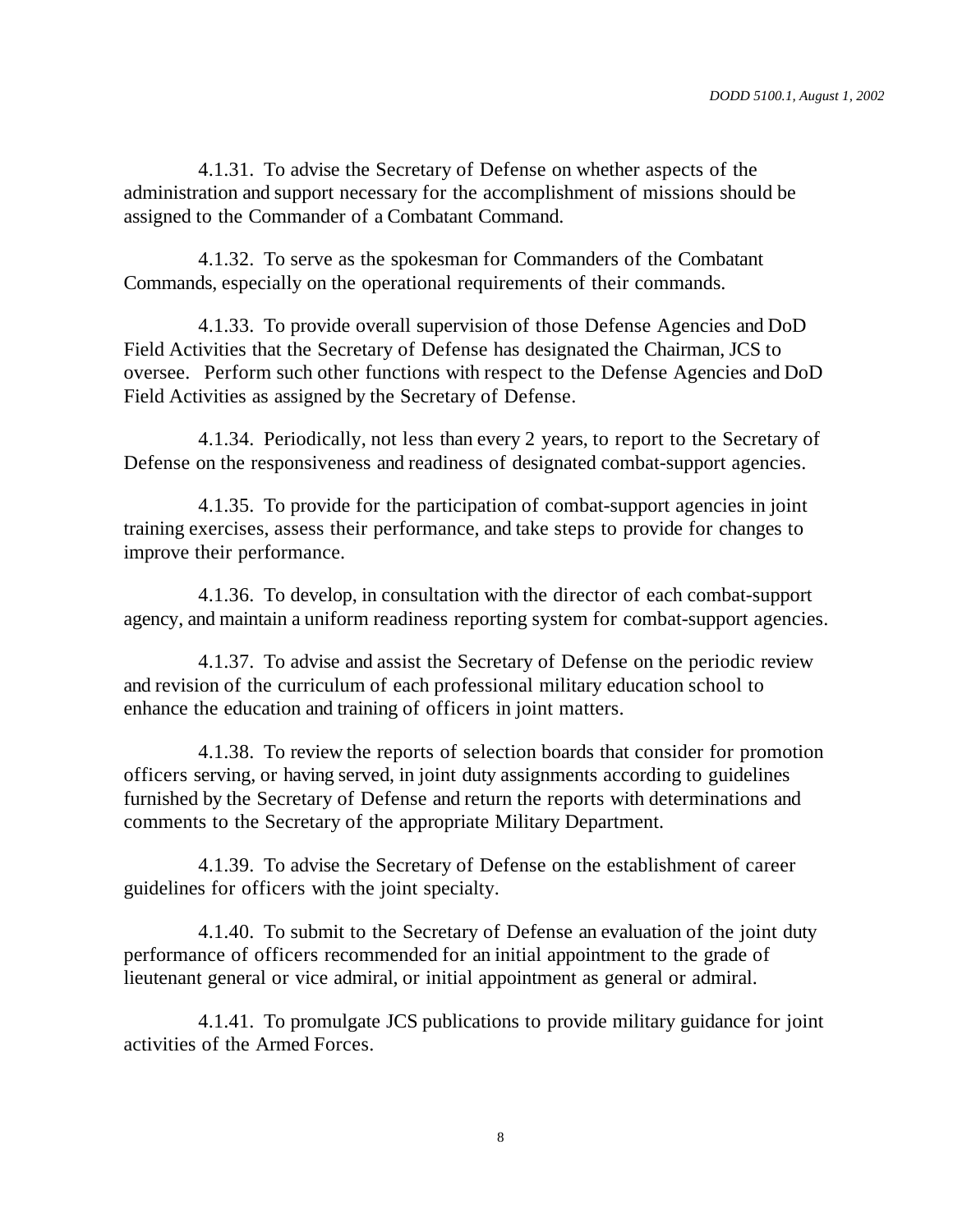4.1.42. To review the plans and programs of the Commanders of the Combatant Commands to determine their adequacy and feasibility for the performance of assigned missions.

4.1.43. To provide military guidance for use by the Military Departments, the Military Services, and the Defense Agencies in the preparation of their respective detailed plans.

4.1.44. To participate, as directed, in the preparation of combined plans for military action in conjunction with the Armed Forces of other nations.

4.1.45. To determine the headquarters support, such as facilities, personnel, and communications, required by the Combatant Commands, and recommend the assignment to the Military Departments of the responsibilities for providing such support.

4.1.46. To prepare and submit to the Secretary of Defense, for information and consideration, general strategic guidance for the development of industrial and manpower mobilization programs.

4.1.47. To prepare and submit to the Secretary of Defense military guidance for use in the development of military aid programs and other actions relating to foreign military forces.

4.1.48. To formulate policies for the joint training of the Armed Forces.

4.1.49. To assess joint military requirements for command, control, and communications; recommend improvements; and provide guidance on aspects that relate to the conduct of joint operations.

4.1.50. To prepare and submit to the Secretary of Defense, for information and consideration in connection with the preparation of budgets, statements of military requirements based upon U.S. strategic war plans. These statements of requirements shall include tasks, priority of tasks, force requirements, and general strategic guidance for developing military installations and bases, and for equipping and maintaining military forces.

4.1.51. In carrying out his functions, duties, and responsibilities, the Chairman, JCS, shall, as considered appropriate, consult with and seek the advice of the other members of the JCS and the Commanders of the Combatant Commands.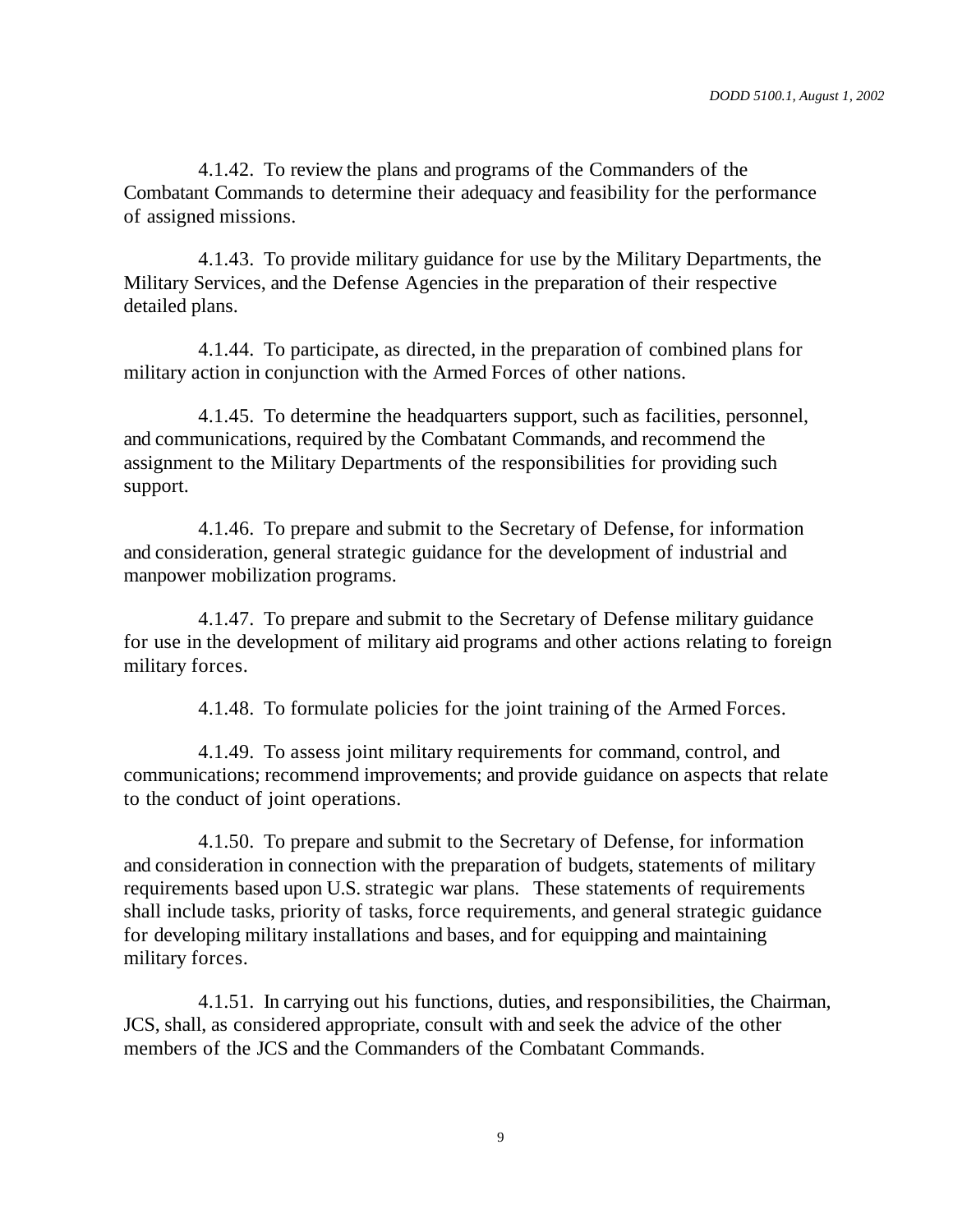4.1.52. To perform such other duties as the President or the Secretary of Defense may prescribe.

4.2. The other members of the JCS are military advisers to the President, the NSC, and the Secretary of Defense, as specified below:

4.2.1. A member of the JCS may submit to the Chairman advice or an opinion in disagreement with, or in addition to, the advice or opinion presented by the Chairman. If a member submits such advice or opinion, the Chairman shall present that advice or opinion to the President, Secretary of Defense, or NSC at the same time that he presents his own advice. The Chairman shall also, as he considers appropriate, inform the President, the NSC, or the Secretary of Defense of the range of military advice and opinion with respect to any matter.

4.2.2. The members of the JCS, individually or collectively, in their capacity as military advisers, shall provide advice to the President, the NSC, or the Secretary of Defense on a particular matter when the President, the NSC, or the Secretary of Defense requests such advice.

4.3. The Vice Chairman of the JCS shall perform such duties as may be prescribed by the Chairman with the approval of the Secretary of Defense. When there is a vacancy in the Office of the Chairman or in the absence or disability of the Chairman, the Vice Chairman acts as Chairman and performs the duties of the Chairman until a successor is appointed or the absence or disability ceases.

## 5. FUNCTIONS OF THE COMBATANT COMMANDERS

5.1. Unless otherwise directed by the President or the Secretary of Defense, the authority, direction, and control of the Commander of a Combatant Command with respect to the commands and forces assigned to that command include the following command functions:

5.1.1. To give authoritative direction to subordinate commands and forces necessary to carry our missions assigned to the command, including authoritative direction over all aspects of military operations, joint training, and logistics;

5.1.2. To prescribe the chain of command to the commands and forces within the command;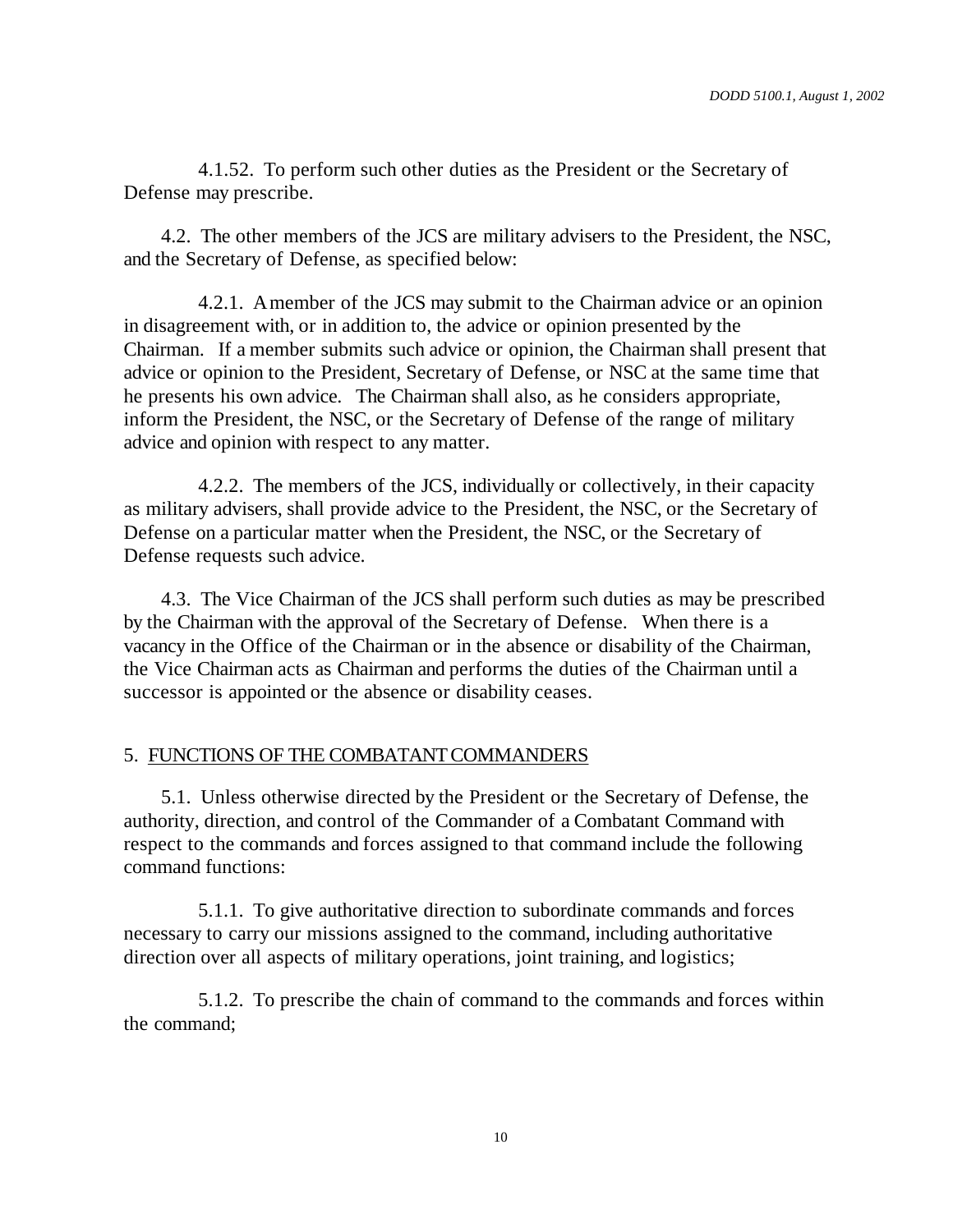5.1.3. To organize commands and forces within that command as he considers necessary to carry out missions assigned to the command;

5.1.4. To employ forces within that command as he considers necessary to carry out missions assigned to the command;

5.1.5. To assign command functions to subordinate commanders;

5.1.6. To coordinate and approve those aspects of administration, support (including control of resources and equipment, internal organization, and training), and discipline necessary to carry out missions assigned to the command; and

5.1.7. To exercise the authority with respect to selecting subordinate commanders, selecting combatant command staff, suspending subordinates, and convening courts-martial, as provided in 10 U.S.C. (reference (b)).

5.2. If a Commander of a Combatant Command at any time considers his authority, direction, or control with respect to any of the commands or forces assigned to the command to be insufficient to command effectively, the commander shall promptly inform the Secretary of Defense.

5.3. Unless otherwise directed by the President or the Secretary of the Defense, Commanders of the Combatant Commands exercise authority over subordinate commanders as follows:

5.3.1. Commanders of commands and forces assigned to a Combatant Command are under the authority, direction, and control of, and are responsible to, the Commander of the Combatant Command on all matters for which the Commander of the Combatant Command has been assigned authority under paragraph 5.1., above;

5.3.2. The Commander of a command or force referred to in subparagraph 5.3.1., above, shall communicate with other elements of the Department of Defense on any matter for which the Commander of the Combatant Command has been assigned authority under paragraph 5.1. according to procedures, if any, established by the Commander of the Combatant Command;

5.3.3. Other elements of the Department of Defense shall communicate, with the Commander of a command or force referred to in subparagraph 5.3.1. on any matter for which the Commander of the Combatant Command has been assigned authority under paragraph 5.1., above, according to procedures, if any, established by the Commander of the Combatant Command; and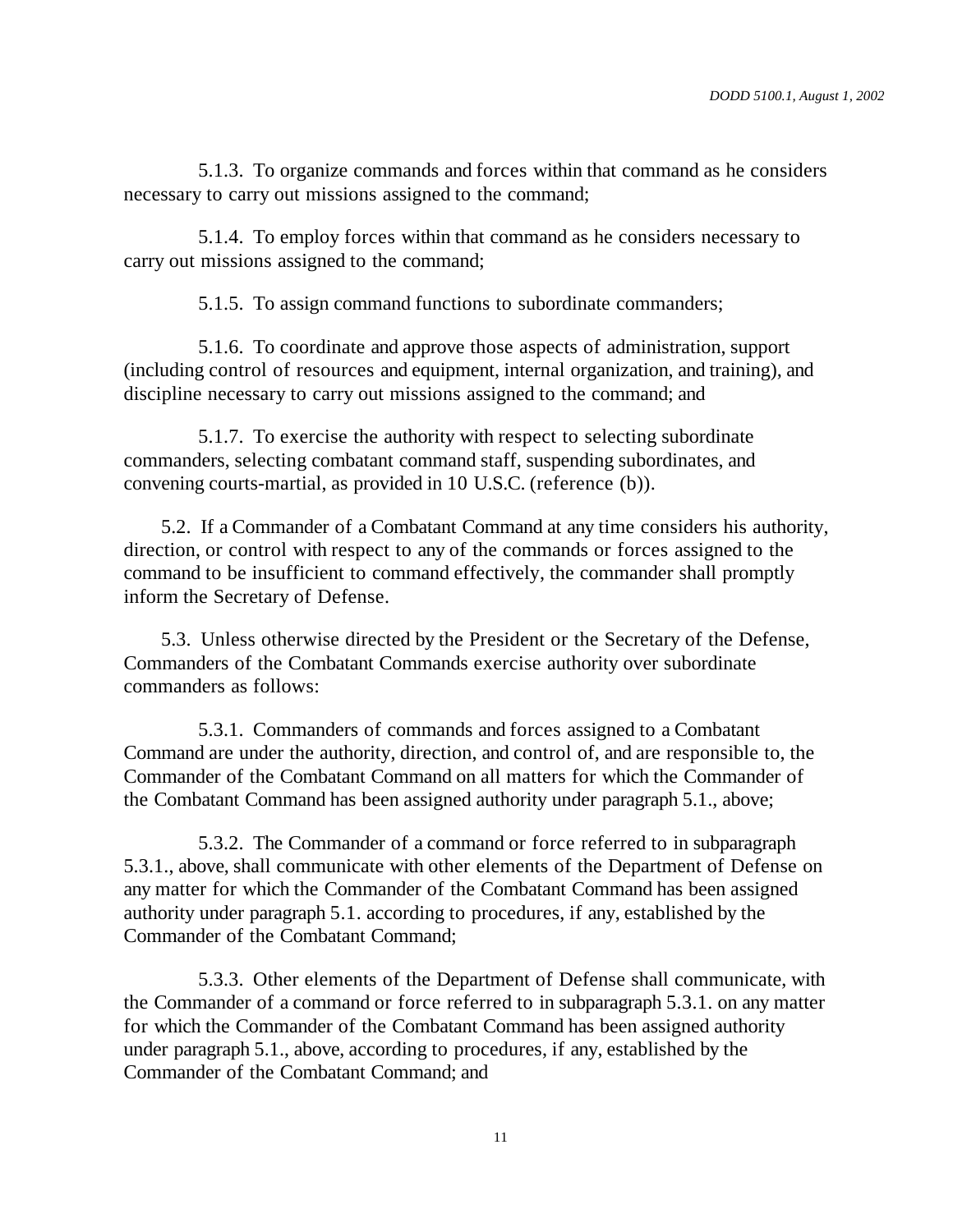5.3.4. If directed by the Commander of the Combatant Command, the Commander of a command or force referred to in subparagraph 5.3.1. shall advise the Commander of the Combatant Command of all communications to and from other elements of the Department of Defense on any matter for which the Commander of the Combatant Command has not been assigned authority under paragraph 5.1.

## 6. FUNCTIONS OF THE MILITARY DEPARTMENTS

6.1. The chain of command for purposes other than the operational direction of Combatant Commands runs from the President to the Secretary of Defense to the Secretaries of the Military Departments to the Commanders of Military Service forces.

6.2. Subject to the authority, direction, and control of the Secretary of Defense, the Secretaries of the Military Departments are responsible for, and have the authority necessary to conduct, all affairs of their respective Departments, including the following:

- 6.2.1. Recruiting.
- 6.2.2. Organizing.
- 6.2.3. Supplying.
- 6.2.4. Equipping (including research and development).
- 6.2.5. Training.
- 6.2.6. Servicing.
- 6.2.7. Mobilizing.
- 6.2.8. Demobilizing.
- 6.2.9. Administering (including the morale and welfare of personnel).
- 6.2.10. Maintaining.
- 6.2.11. The construction, outfitting, and repairs of military equipment.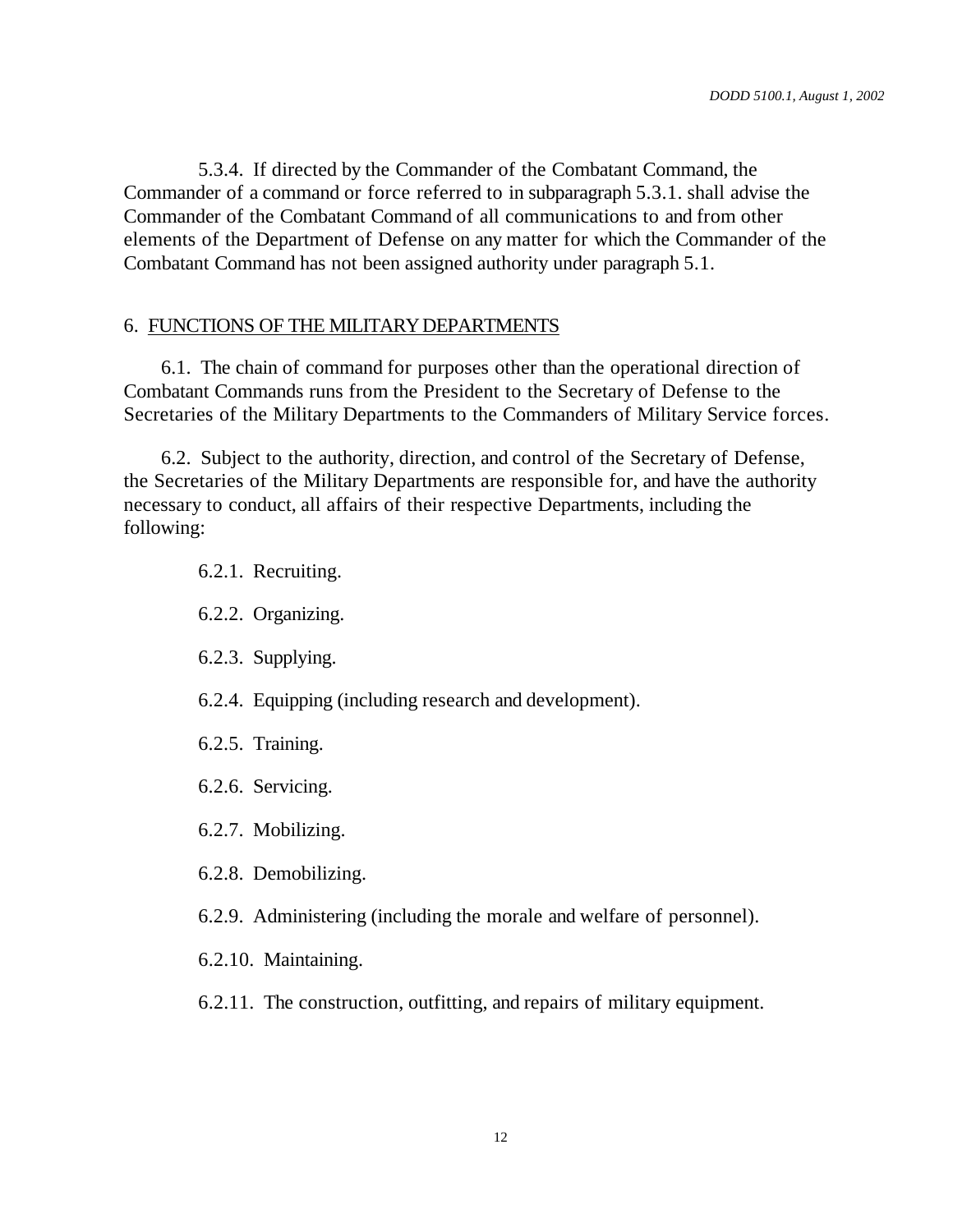6.2.12. The construction, maintenance, and repair of buildings, structures, and utilities; the acquisition, management and disposal; and the management of real property of natural resources.

6.3. Subject to the authority, direction, and control of the Secretary of Defense, the Secretaries of the Military Departments are responsible to the Secretary of Defense for the following activities of their respective Departments:

6.3.1. The operation and efficiency of their Departments;

6.3.2. The formulation of policies and programs that are fully consistent with national security objectives and policies established by the President and the Secretary of Defense;

6.3.3. The effective and timely implementation of policy, program, and budget decisions and instructions of the President or Secretary of Defense relating to the functions of each Military Department;

6.3.4. The carrying out of the functions of the Military Departments so as to fulfill (to the maximum extent practicable) the current and future operational requirements of the Combatant Commands;

6.3.5. The effective cooperation and coordination between the Military Departments and Agencies of the Department of Defense to provide for more effective, efficient, and economical administration and to eliminate duplication;

6.3.6. The presentation and justification of the positions of their respective Departments on the plans, programs, and policies of the Department of Defense;

6.3.7. The effective supervision and control of Military Department intelligence activities; and

6.3.8. Such other activities prescribed by law or by the President or Secretary of Defense.

6.4. Common Functions of the Military Departments. The Military Departments, under their respective Secretaries, are responsible for the following functions:

6.4.1. To prepare forces and establish reserves of manpower, equipment, and supplies for the effective prosecution of war and military operations short of war and planning for the expansion of peacetime components to meet the needs of war.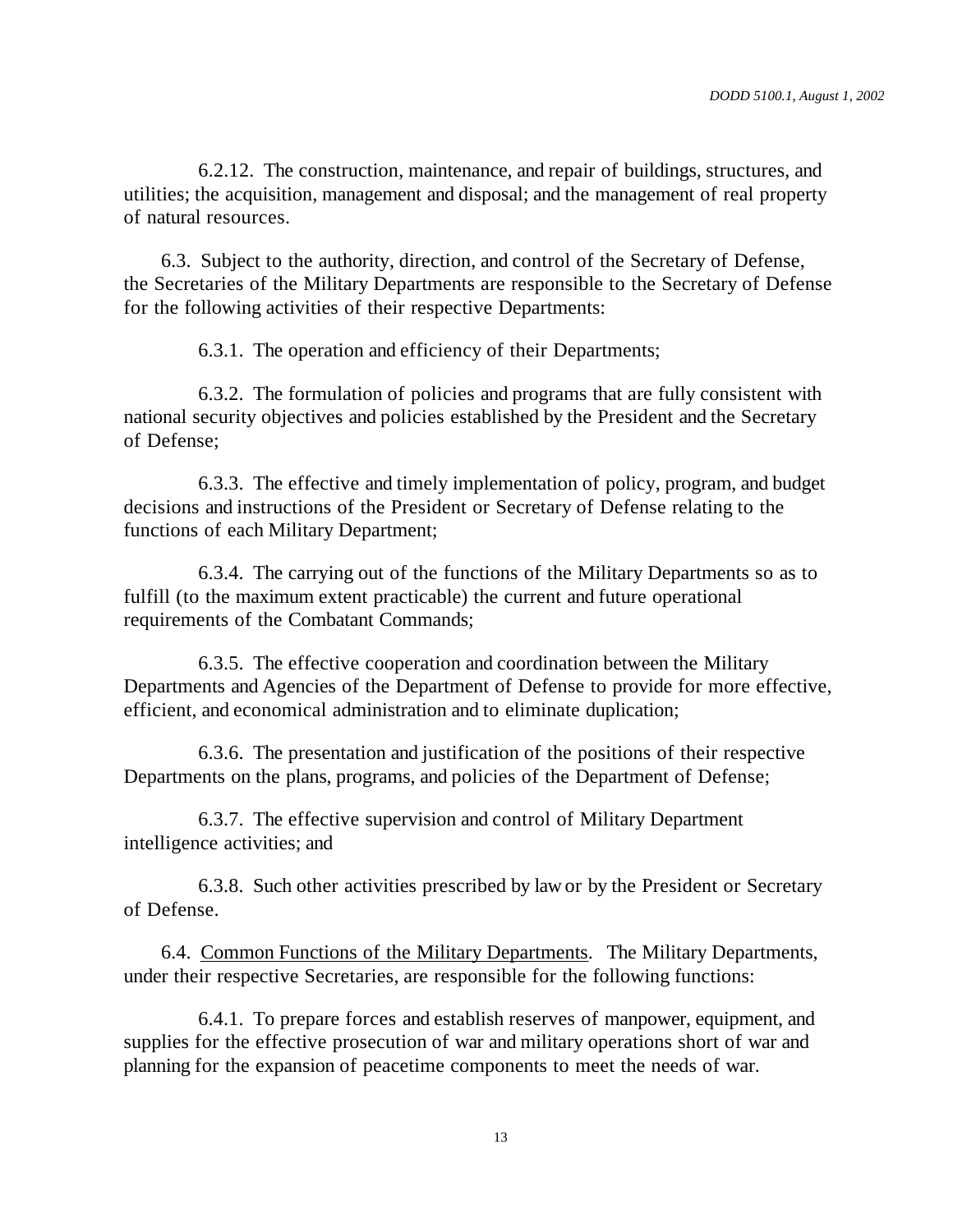6.4.2. To maintain in readiness mobile reserve forces, properly organized, trained, and equipped for employment in emergency.

6.4.3. To provide adequate, timely, and reliable intelligence and counter-intelligence for the Military Department and other Agencies as directed by competent authority.

6.4.4. To recruit, organize, train, and equip interoperable forces for assignment to the Combatant Commands.

6.4.5. To prepare and submit budgets for their respective Departments; justifying before the Congress budget requests as approved by the President; and to administer the funds made available for maintaining, equipping, and training the forces of their respective Departments, including those assigned to Combatant Commands. The budget submissions to the Secretary of Defense by the Military Departments shall be prepared on the basis, among other things, of the recommendations of Commanders of the Combatant Commands and of Service component commanders of forces assigned to Combatant Commands.

6.4.6. To conduct research; develop tactics, techniques, and organization; and to develop and procure weapons, equipment, and supplies essential to the fulfillment of the functions assigned in this Directive.

6.4.7. To develop, garrison, supply, equip, and maintain bases and other installations, including lines of communication, and to provide administrative and logistics support for all forces and bases, unless otherwise directed by the Secretary of Defense.

6.4.8. To provide, as directed, such forces, military missions, and detachments for service in foreign countries as may be required to support the national interests of the United States.

6.4.9. To assist in training and equipping the military forces of foreign nations.

6.4.10. To provide, as directed, administrative and logistic support to the headquarters of the Combatant Commands, to include direct support of the development and acquisition of the command and control systems of such headquarters.

6.4.11. To assist each other in the accomplishment of their respective functions, including the provisions of personnel, intelligence, training, facilities, equipment, supplies, and services.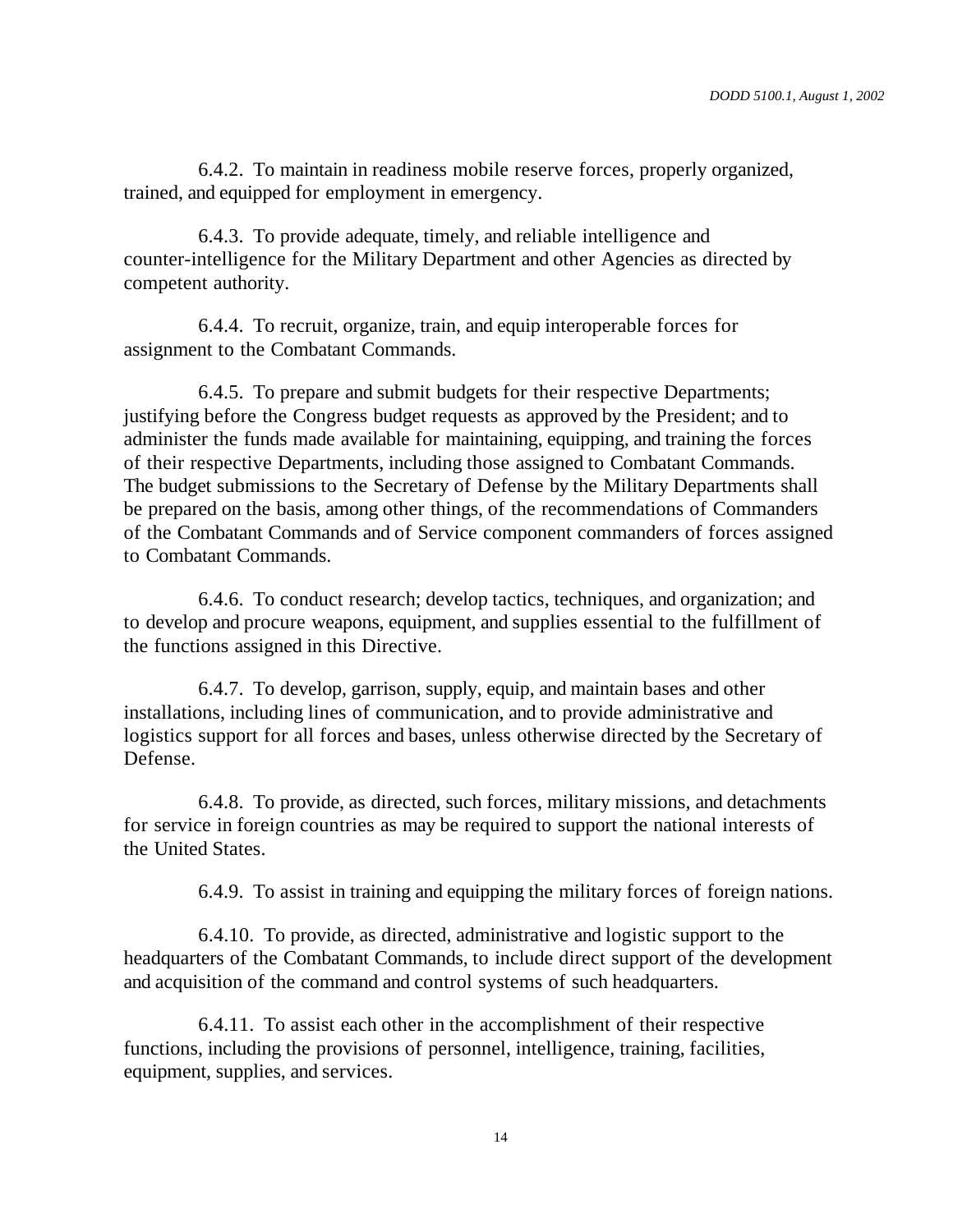6.4.12. To prepare and submit, in coordination with other Military Departments, mobilization information to the JCS.

6.5. Common Service Functions. The Army, the Navy, the Air Force, and the Marine Corps, under their respective Secretaries, are responsible for the following functions:

6.5.1. To determine Service force requirements and to make recommendations concerning force requirements to support national security objectives and strategy and to meet the operational requirements of the Combatant Commands.

6.5.2. To plan for the use of the intrinsic capabilities of resources of the other Services that may be made available.

6.5.3. To recommend to the JCS the assignment and deployment of forces to Combatant Commands established by the President through the Secretary of Defense.

6.5.4. To administer Service forces.

6.5.5. To provide logistic support for Service forces, including procurement, distribution, supply, equipment, and maintenance, unless otherwise directed by the Secretary of Defense.

6.5.6. To develop doctrines, procedures, tactics, and techniques employed by Service forces.

6.5.7. To conduct operational testing and evaluation.

6.5.8. To provide for training for joint operations and joint exercises in support of Combatant Command operational requirements, including:

6.5.8.1. Development of Service training, doctrines, procedures, tactics, techniques, and methods of organization in accordance with policies and procedures established in Service publications.

6.5.8.2. Development and preparation of Service publications to support the conduct of joint training.

6.5.8.3. Determination of Service requirements to enhance the effectiveness of joint training.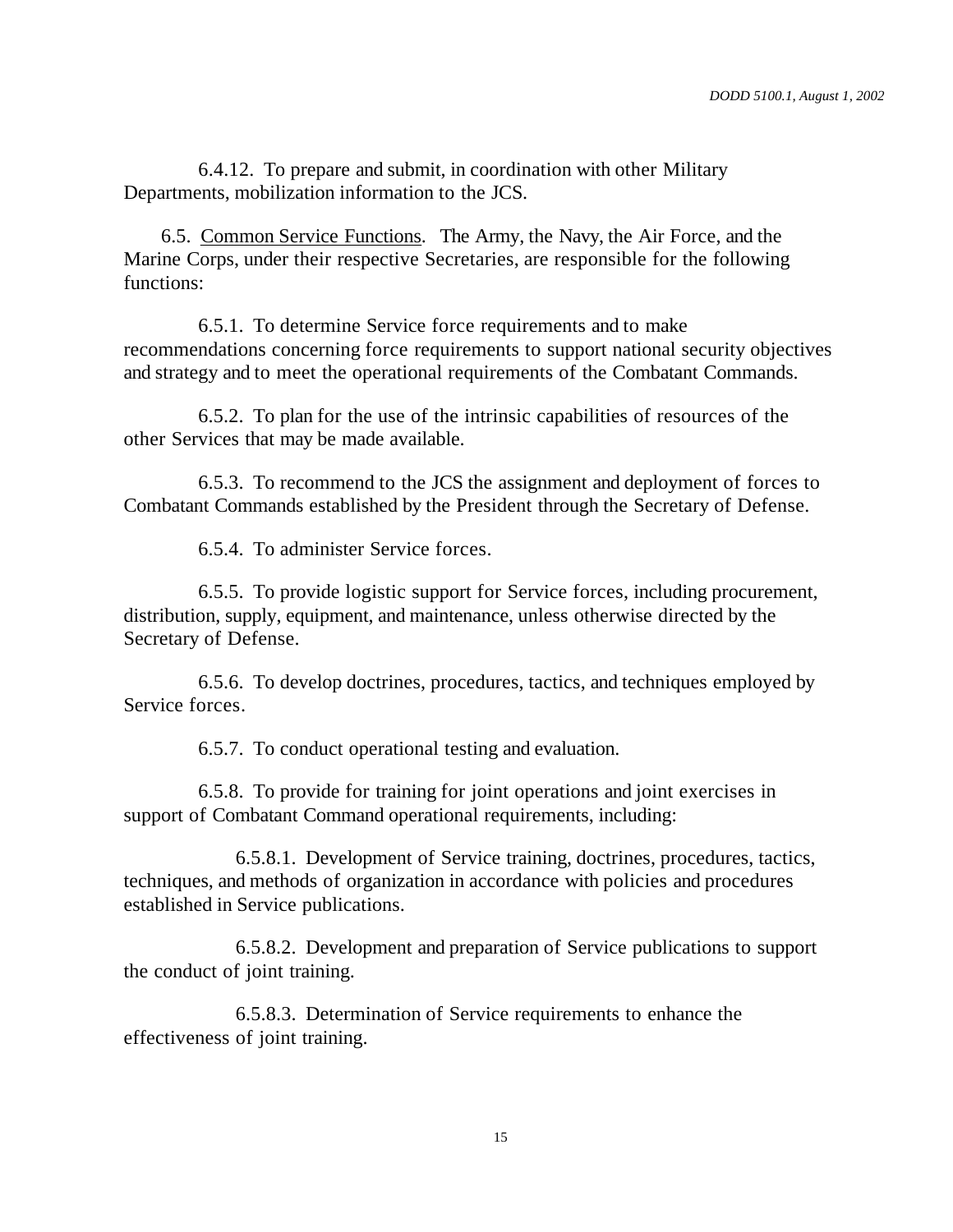6.5.8.4. Support of that joint training directed by the Commanders of the Combatant Commands and conduct of such additional joint training as is mutually agreed upon by the Services concerned.

6.5.9. To operate organic land vehicles, aircraft, spacecraft or space systems, and ships or craft.

6.5.10. To consult and coordinate with the other Services on all matters of joint concern.

6.5.11. To participate with the other Services in the development of the doctrines, procedures, tactics, techniques, training, publications, and equipment for such joint operations as are the primary responsibility of one of the Services.

6.6. The forces developed and trained to perform the primary functions set forth hereafter shall be employed to support and supplement the other Military Service forces in carrying out their primary functions, where and whenever such participation shall result in increased effectiveness and shall contribute to the accomplishment of the overall military objectives. As for collateral functions, while the assignment of such functions may establish further justification for stated force requirements, such assignment shall not be used as the sole basis for establishing additional force requirements.

6.6.1. Functions of the Department of the Army

6.6.1.1. The Army, within the Department of the Army, includes land combat and service forces and any organic aviation, space forces, and water transport assigned. The Army is responsible for the preparation of land forces necessary for the effective prosecution of war and military operations short of war, except as otherwise assigned and, in accordance with integrated joint mobilization plans, for the expansion of the peacetime components of the Army to meet the needs of war.

6.6.1.2. The primary functions of the Army are:

6.6.1.2.1. To organize, train, and equip forces for the conduct of prompt and sustained combat operations on land -- specifically, forces to defeat enemy land forces and to seize, occupy, and defend land areas.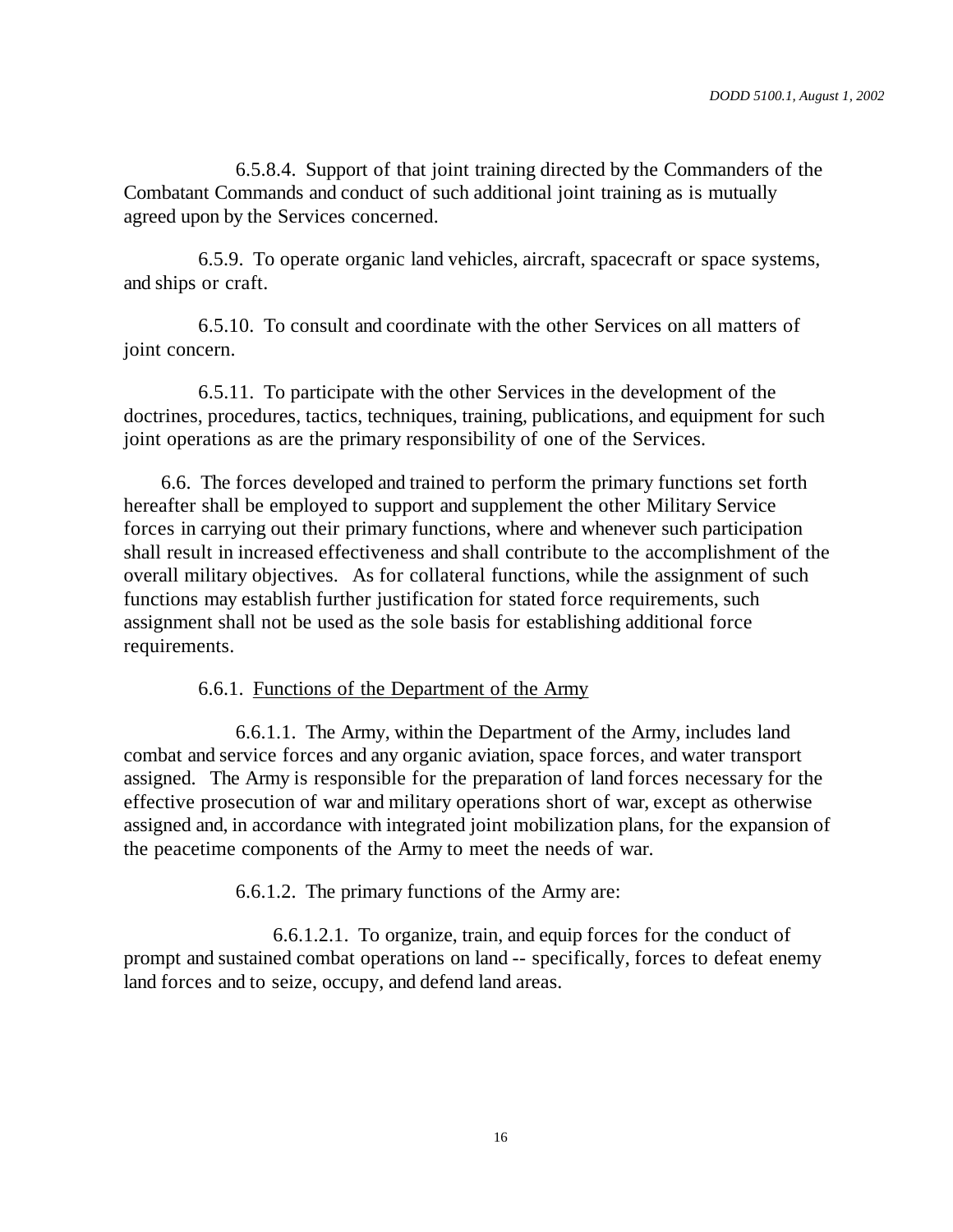6.6.1.2.2. To organize, train, equip, and provide forces for appropriate air and missile defense and space operations unique to the Army, including the provision of forces as required for the strategic defense of the United States, in accordance with joint doctrines.

6.6.1.2.3. To organize, equip, and provide Army forces, in coordination with the other Military Services, for joint amphibious, airborne, and space operations and to provide for the training of such forces, in accordance with joint doctrines. Specifically, the Army shall:

6.6.1.2.3.1. Develop, in coordination with the other Military Services, doctrines, tactics, techniques, and equipment of interest to the Army for amphibious operations and not provided for elsewhere.

6.6.1.2.3.2. Develop, in coordination with the other Military Services, the doctrines, procedures, and equipment employed by Army and Marine Corps forces in airborne operations. The Army shall have primary responsibility for developing those airborne doctrines, procedures, and equipment that are of common interest to the Army and the Marine Corps.

6.6.1.2.3.3. Develop, in coordination with the other Military Services, Army doctrines, procedures, and equipment employed by Army forces in the conduct of space operations.

6.6.1.2.4. To organize, train, equip, and provide forces for the support and conduct of special operations.

6.6.1.2.5. To provide equipment, forces, procedures, and doctrine necessary for the effective prosecution of operations and, as directed, support of other forces.

6.6.1.2.6. To organize, train, equip, and provide forces for the support and conduct of psychological operations.

6.6.1.2.7. To provide forces for the occupation of territories abroad, including initial establishment of military government pending transfer of this responsibility to other authority.

6.6.1.2.8. To develop doctrines and procedures, in coordination with the other Military Services, for organizing, equipping, training, and employing forces operating on land, except that the development of doctrines and procedures for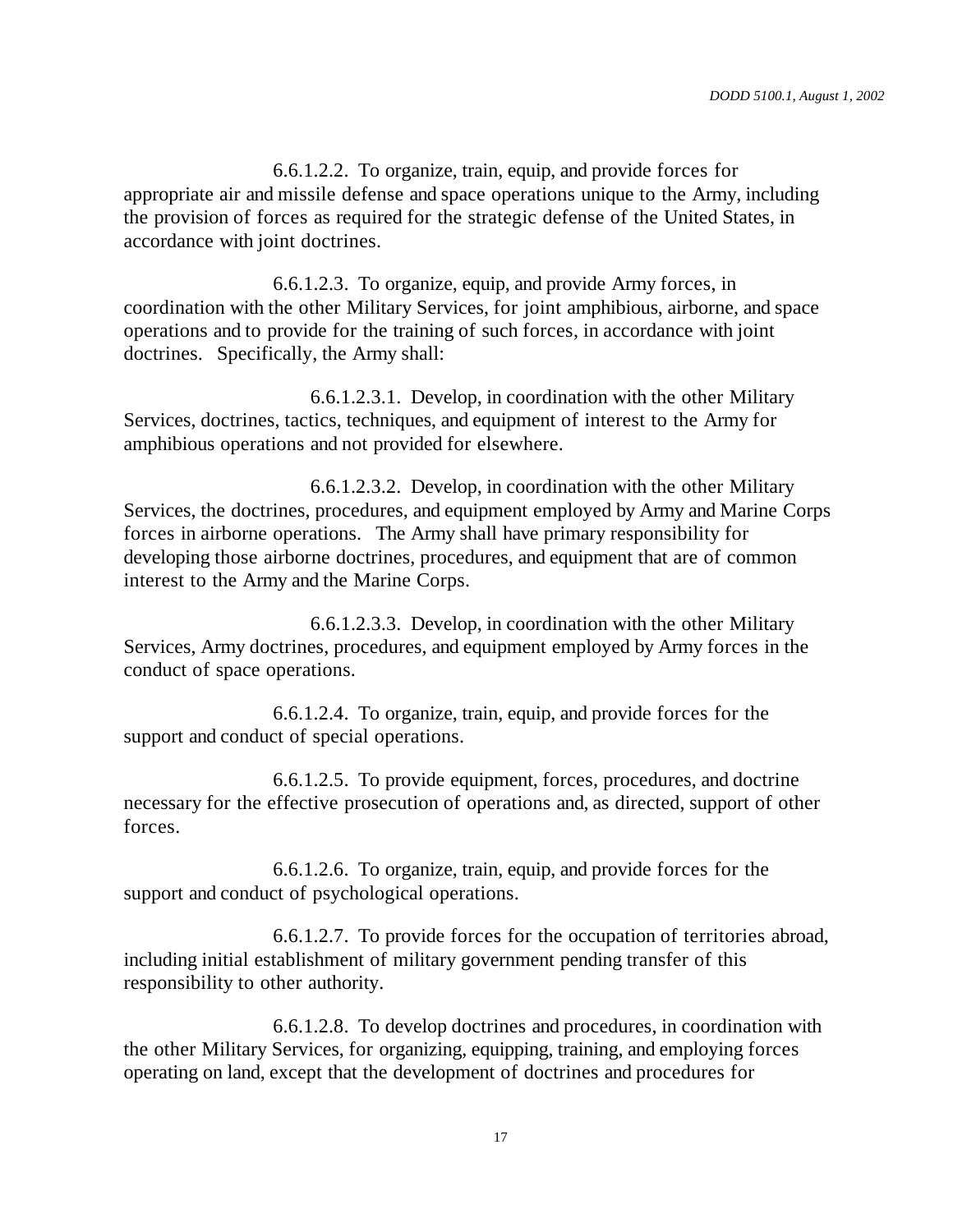organizing, equipping, training, and employing Marine Corps units for amphibious operations shall be a function of the Marine Corps coordinating, as required, with the other Military Services.

6.6.1.2.9. To organize, train, equip, and provide forces, as directed, to operate land lines of communication.

6.6.1.2.10. To conduct the following activities:

6.6.1.2.10.1. Functions relating to the management and operation of the Panama Canal, as assigned by the Secretary or Deputy Secretary of Defense.

6.6.1.2.10.2. The authorized civil works program, including projects for improvement of navigation, flood control, beach erosion control, and other water resource developments in the United States, its territories, and its possessions.

6.6.1.2.10.3. Certain other civil activities prescribed by law.

6.6.1.3. A collateral function of the Army is to train forces to interdict enemy sea, space and air power, and communications through operations on or from land.

6.6.1.4. Army responsibilities in support of space operations include the following:

6.6.1.4.1. To organize, train, equip, and provide Army forces to support space operations.

6.6.1.4.2. To develop, in coordination with the other Military Services, tactics, techniques, and equipment employed by Army forces for use in space operations.

6.6.1.4.3. To conduct individual and unit training of Army space operations forces.

6.6.1.4.4. To participate with other Services in joint space operations, training, and exercises as mutually agreed to by the Services concerned, or as directed by competent authority.

6.6.1.4.5. To provide forces for space support operations for the Department of Defense when directed.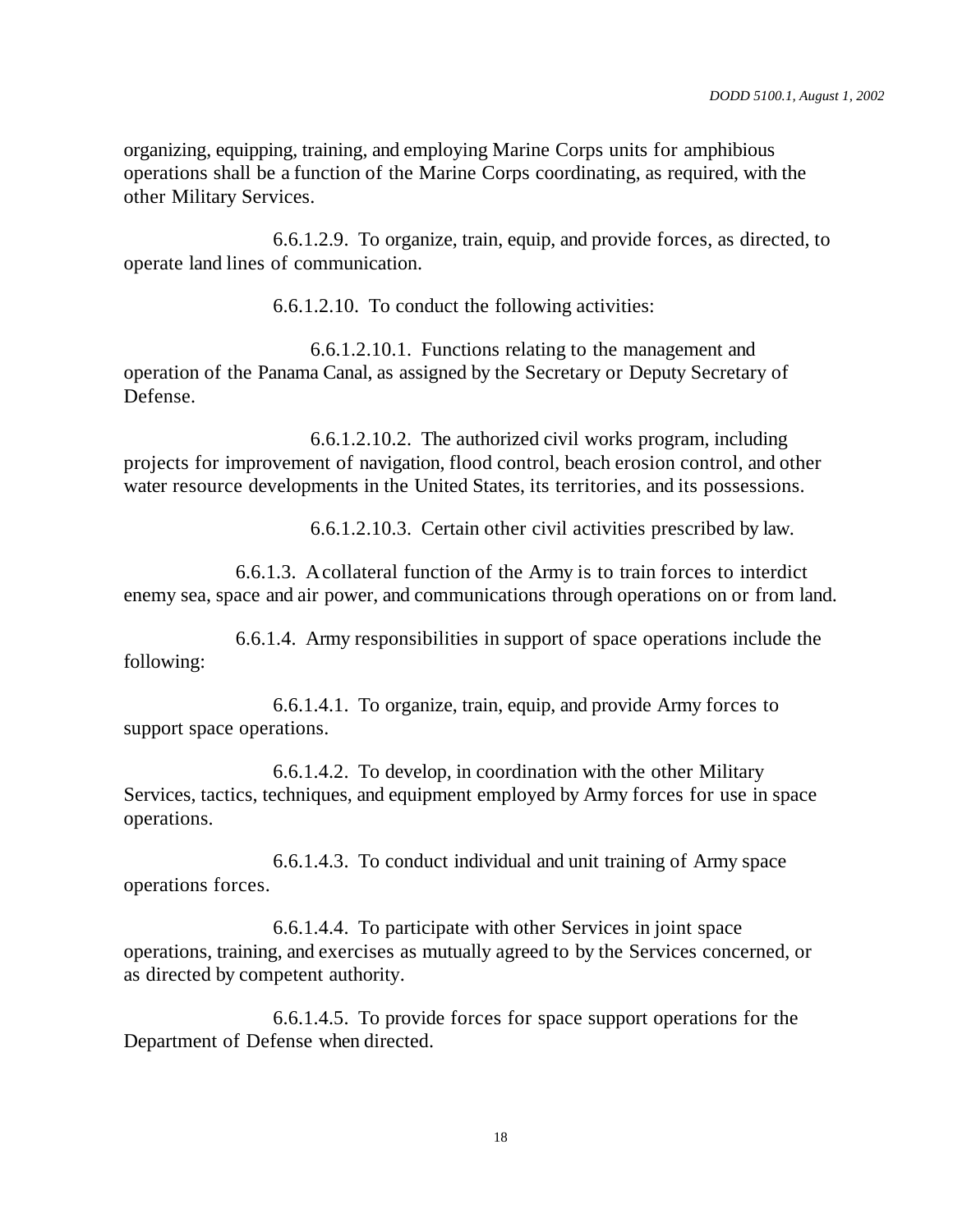6.6.1.5. Other responsibilities of the Army. With respect to close air support of ground forces, the Army has specific responsibility for the following:

6.6.1.5.1. To provide, in accordance with inter-Service agreements, communications, personnel, and equipment employed by Army forces.

6.6.1.5.2. To conduct individual and unit training of Army forces.

6.6.1.5.3. To develop equipment, tactics, and techniques employed by Army forces.

## 6.6.2. Functions of the Department of the Navy

6.6.2.1. The Navy, within the Department of the Navy, includes, in general, naval combat and service forces and such aviation as may be organic therein. The Marine Corps, within the Department of Navy, includes not less than three combat divisions and three air wings and such other land combat, aviation, and other services as may be organic therein. The Coast Guard, when operating as a Service within the Department of the Navy, includes naval combat and service forces and such aviation as may be organic therein.

6.6.2.1.1. The Navy and the Marine Corps, under the Secretary of the Navy, are responsible for the preparation of Navy and Marine Corps forces necessary for the effective prosecution of war and military operations short of war, except as otherwise assigned and, in accordance with the integrated joint mobilization plans, for the expansion of the peacetime components of the Navy and the Marine Corps to meet the needs of war.

6.6.2.1.2. During peacetime, the Department of Transportation is responsible for maintaining the United States Coast Guard in a state of readiness so that it may function as a specialized Service in the Navy in time of war or when the President directs. The Coast Guard may also perform its military functions in times of limited war or defense contingency, in support of naval component commanders, without transfer to the Department of the Navy.

6.6.2.2. The primary functions of the Navy and/or the Marine Corps are:

6.6.2.2.1. To organize, train, equip and provide Navy and Marine Corps forces for the conduct of prompt and sustained combat incident to operations at sea, including operations of sea-based aircraft and land-based naval air components - specifically, forces to seek out and destroy enemy naval forces and to suppress enemy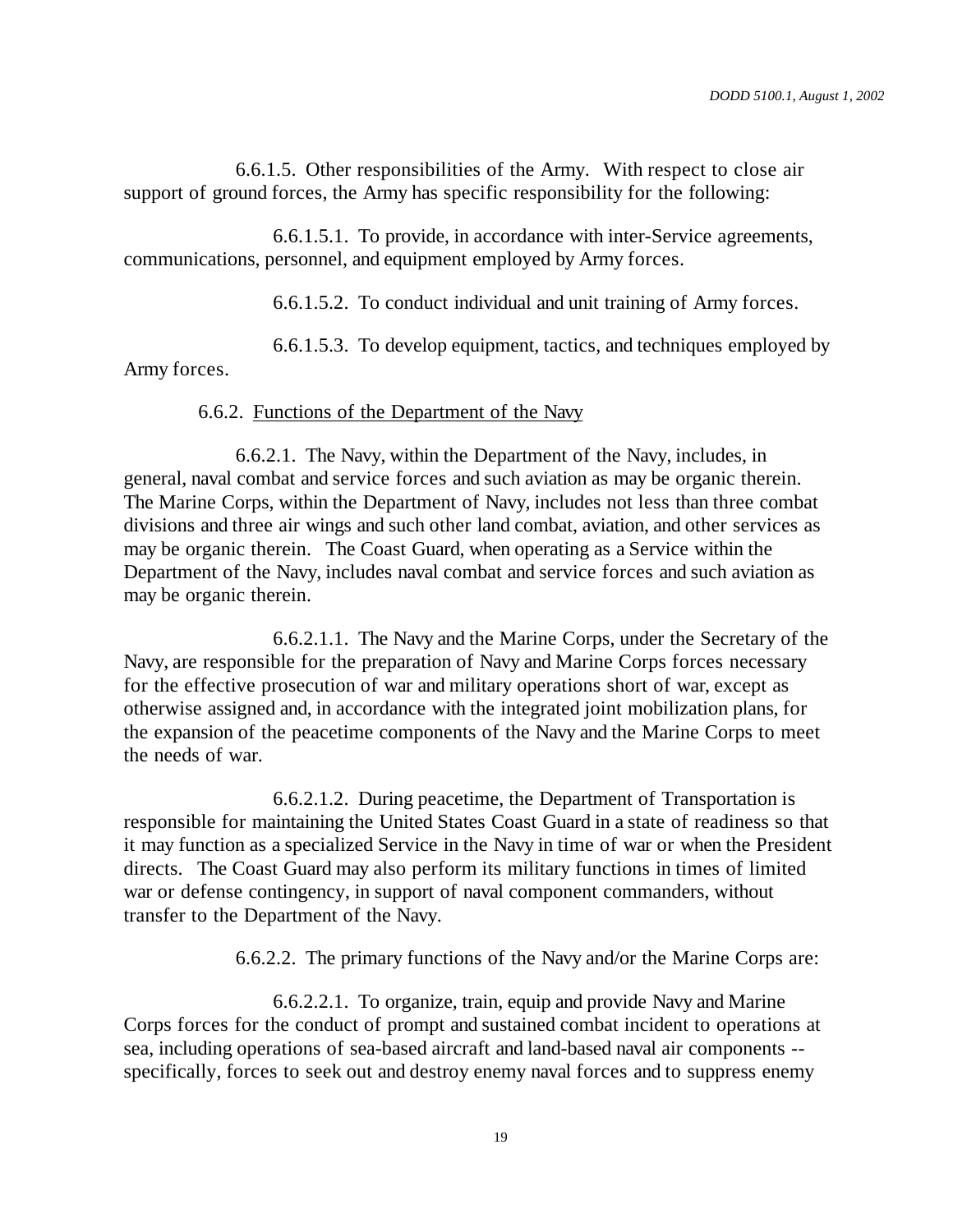sea commerce, to gain and maintain general naval supremacy, to control vital sea areas and to protect vital sea lines of communication, to establish and maintain local superiority (including air) in an area of naval operations, to seize and defend advanced naval bases, and to conduct such land, air, and space operations as may be essential to the prosecution of a naval campaign.

6.6.2.2.2. To maintain the Marine Corps, which shall be organized, trained, and equipped to provide Fleet Marine Forces of combined arms, together with supporting air components, for service with the fleet in the seizure or defense of advanced naval bases and for the conduct of such land operations as may be essential to the prosecution of a naval campaign. In addition, the Marine Corps shall provide detachments and organizations for service on armed vessels of the Navy, provide security detachments for the protection of naval property at naval stations and bases, and perform such other duties as the President or the Secretary of Defense may direct. However, these additional duties must not detract from, or interfere with, the operations for which the Marine Corps is primarily organized. These functions do not contemplate the creation of a second land army.

6.6.2.2.3. Further, the Marine Corps shall:

6.6.2.2.3.1. Develop, in coordination with the other Military Services, the doctrines, tactics, techniques, and equipment employed by landing forces in amphibious operations. The Marine Corps shall have primary responsibility for the development of those landing force doctrines, tactics, techniques, and equipment that are of common interest to the Army and the Marine Corps.

6.6.2.2.3.2. Train and equip, as required, forces for airborne operations, in coordination with the other Military Services, and in accordance with joint doctrines.

6.6.2.2.3.3. Develop, in coordination with the other Military Services, doctrines, procedures, and equipment of interest to the Marine Corps for airborne operations and not provided for by the Army, that has primary responsibility for the development of airborne doctrines, procedures, and techniques, which are of common interest to the Army and the Marine Corps.

6.6.2.2.4. To organize and equip, in coordination with the other Military Services, and to provide naval forces, including naval close air support and space forces, for the conduct of joint amphibious operations, and to be responsible for the amphibious training of all forces assigned to joint amphibious operations in accordance with joint doctrines.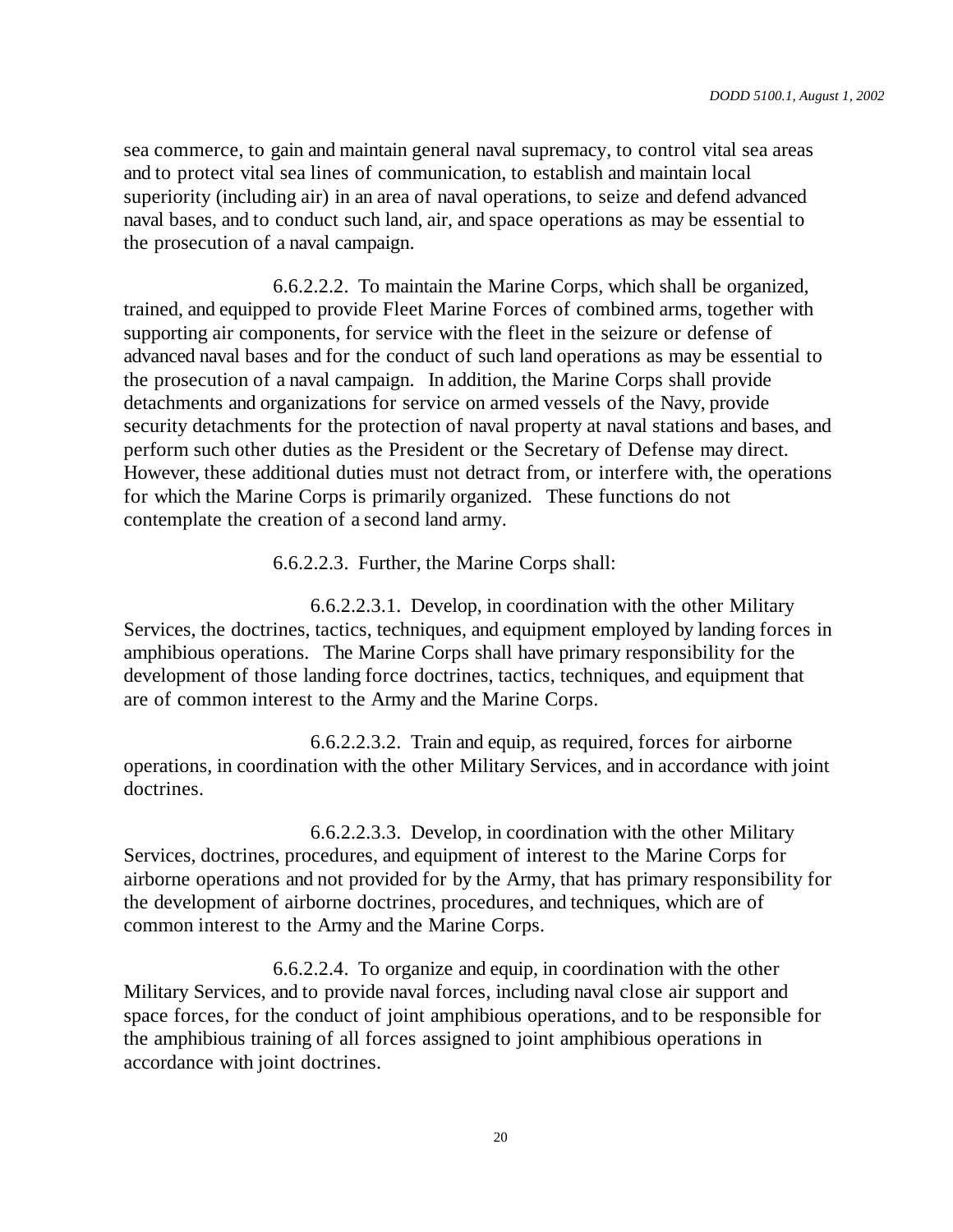6.6.2.2.5. To develop, in coordination with the other Services, the doctrines, procedures, and equipment of naval forces for amphibious operations and the doctrines and procedures for joint amphibious operations.

6.6.2.2.6. To organize, train, equip, and provide forces for strategic nuclear warfare to support strategic deterrence.

6.6.2.2.7. To furnish adequate, timely, reliable intelligence for the Coast Guard.

6.6.2.2.8. To organize, train, equip, and provide forces for reconnaissance, antisubmarine warfare, protection of shipping, aerial refueling and minelaying, including the air and space aspects thereof, and controlled minefield operations.

6.6.2.2.9. To provide the afloat forces for strategic sealift.

6.6.2.2.10. To provide air support essential for naval operations.

6.6.2.2.11. To organize, train, equip, and provide forces for appropriate air and missile defense and space operations unique to the Navy, including the provision of forces as required for the strategic defense of the United States, in accordance with joint doctrines.

6.6.2.2.12. To provide equipment, forces, procedures, and doctrine necessary for the effective prosecution of electronic warfare operations and, as directed, support of other forces.

6.6.2.2.13. To furnish aerial photography, as necessary, for Navy and Marine Corps operations.

6.6.2.2.14. To develop, in coordination with the other Services, doctrines, procedures, and equipment employed by Navy and Marine Corps forces in the conduct of space operations.

6.6.2.2.15. To provide sea-based launch and space support for the Department of Defense when directed.

6.6.2.2.16. To organize, train, equip, and provide forces, as directed, to operate sea lines of communication.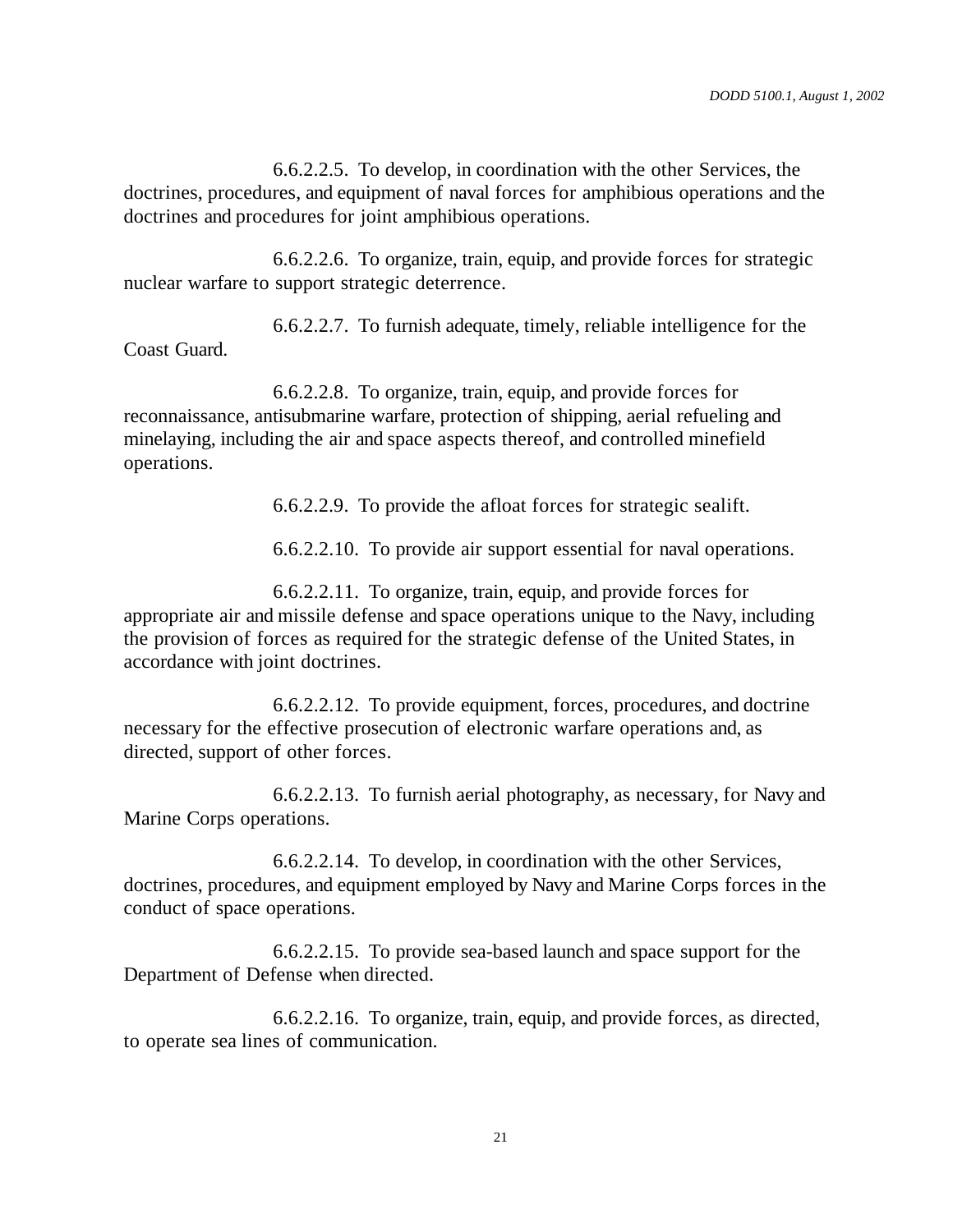6.6.2.2.17. To organize, train, equip, and provide forces for the support and conduct of special operations.

6.6.2.2.18. To organize, train, equip, and provide Navy and Marine Corps forces for the support and conduct of psychological operations.

6.6.2.2.19. To coordinate with the Department of Transportation for the peacetime maintenance of the Coast Guard. During war, the Coast Guard will function as a Military Service. The specific wartime functions of the Coast Guard are as follows:

6.6.2.2.19.1. To provide an integrated port security and coastal defense force, in coordination with the other Military Services, for the United States.

6.6.2.2.19.2. To provide specialized Coast Guard units, including designated ships and aircraft, for overseas deployment required by naval component commanders.

6.6.2.2.19.3. To organize and equip, in coordination with the other Military Services, and provide forces for maritime search and rescue, icebreaking, and servicing of maritime aids to navigation.

6.6.2.3. The collateral functions of the Navy and the Marine Corps include the following:

6.6.2.3.1. To interdict enemy land power, air power, space power, and communications through operations at sea.

6.6.2.3.2. To conduct close air and naval support for land operations.

6.6.2.3.3. To furnish aerial imagery for cartographic purposes.

6.6.2.3.4. To be prepared to participate in the overall air and space effort, as directed.

6.6.2.3.5. To establish military government, as directed, pending transfer of this responsibility to other authority.

6.6.2.4. Navy and Marine Corps responsibilities in support of space operations include the following: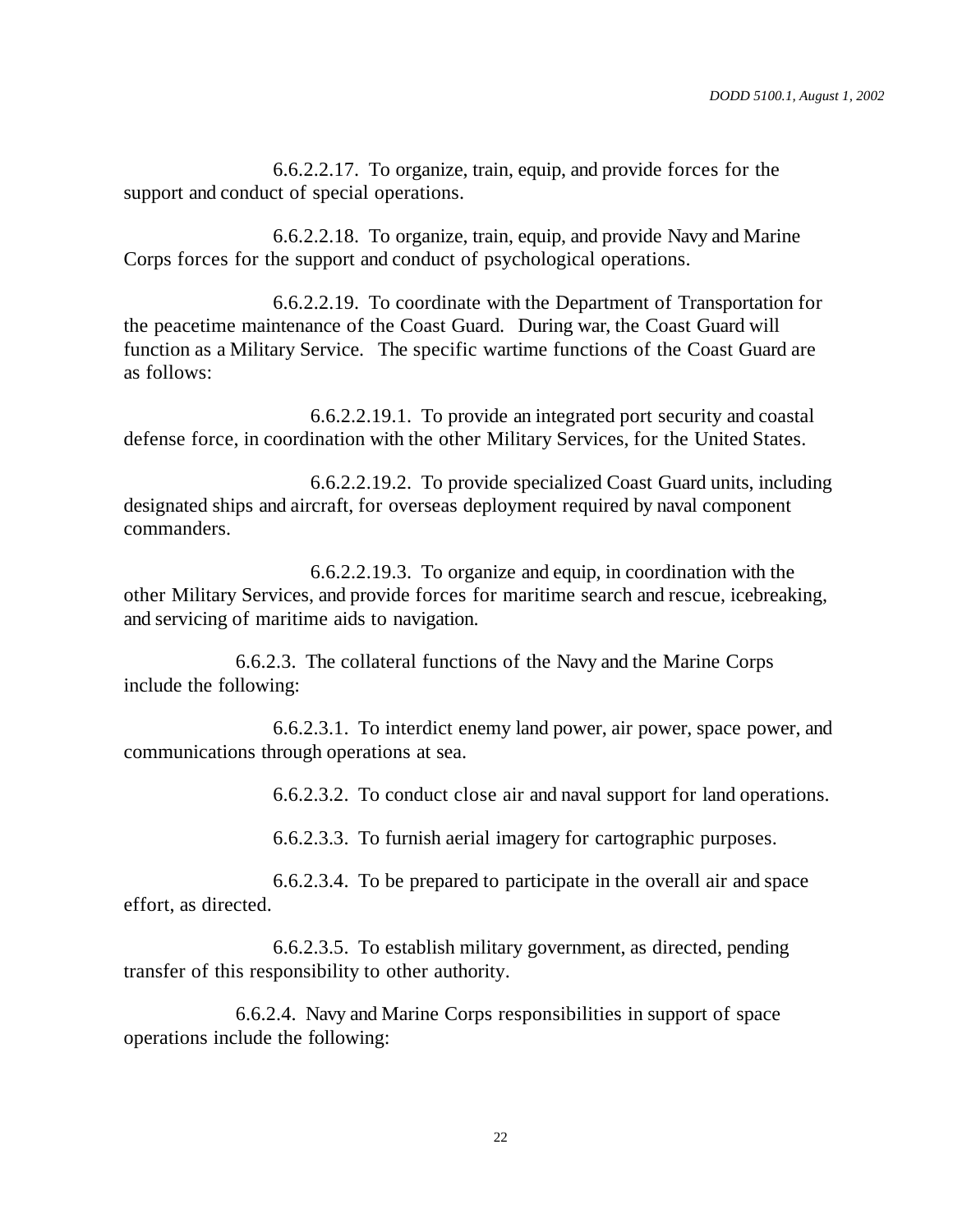6.6.2.4.1. To organize, train, equip, and provide Navy and Marine Corps forces to support space operations.

6.6.2.4.2. To develop, in coordination with the other Military Services, tactics, techniques, and equipment employed by Navy and Marine Corps forces for use in space operations.

6.6.2.4.3. To conduct individual and unit training of Navy and Marine Corps space operations forces.

6.6.2.4.4. To participate with the other Services in joint space operations, training, and exercises, as mutually agreed to by the Services concerned or as directed by competent authority.

6.6.2.5. Other responsibilities of the Navy and the Marine Corps include the following:

6.6.2.5.1. To provide, when directed, logistic support of Coast Guard forces, including procurement, distribution, supply, equipment, and maintenance.

6.6.2.5.2. To provide air and land transport essential for naval operations and not otherwise provided for.

6.6.2.5.3. To provide and operate sea transport for the Armed Forces other than that which is organic to the individual Services.

6.6.2.5.4. To develop, in coordination with the other Services, doctrine and procedures for close air support for naval forces and for joint forces in amphibious operations.

## 6.6.3. Functions of the Department of the Air Force

6.6.3.1. The Air Force, within the Department of the Air Force, includes aviation and space forces, both combat and service, not otherwise assigned. The Air Force is responsible for the preparation of the air and space forces necessary for the effective prosecution of war and military operations short of war, except as otherwise assigned and, according to integrated joint mobilization plans, for the expansion of the peacetime components of the Air Force to meet the needs of war.

6.6.3.2. The primary functions of the Air Force include the following: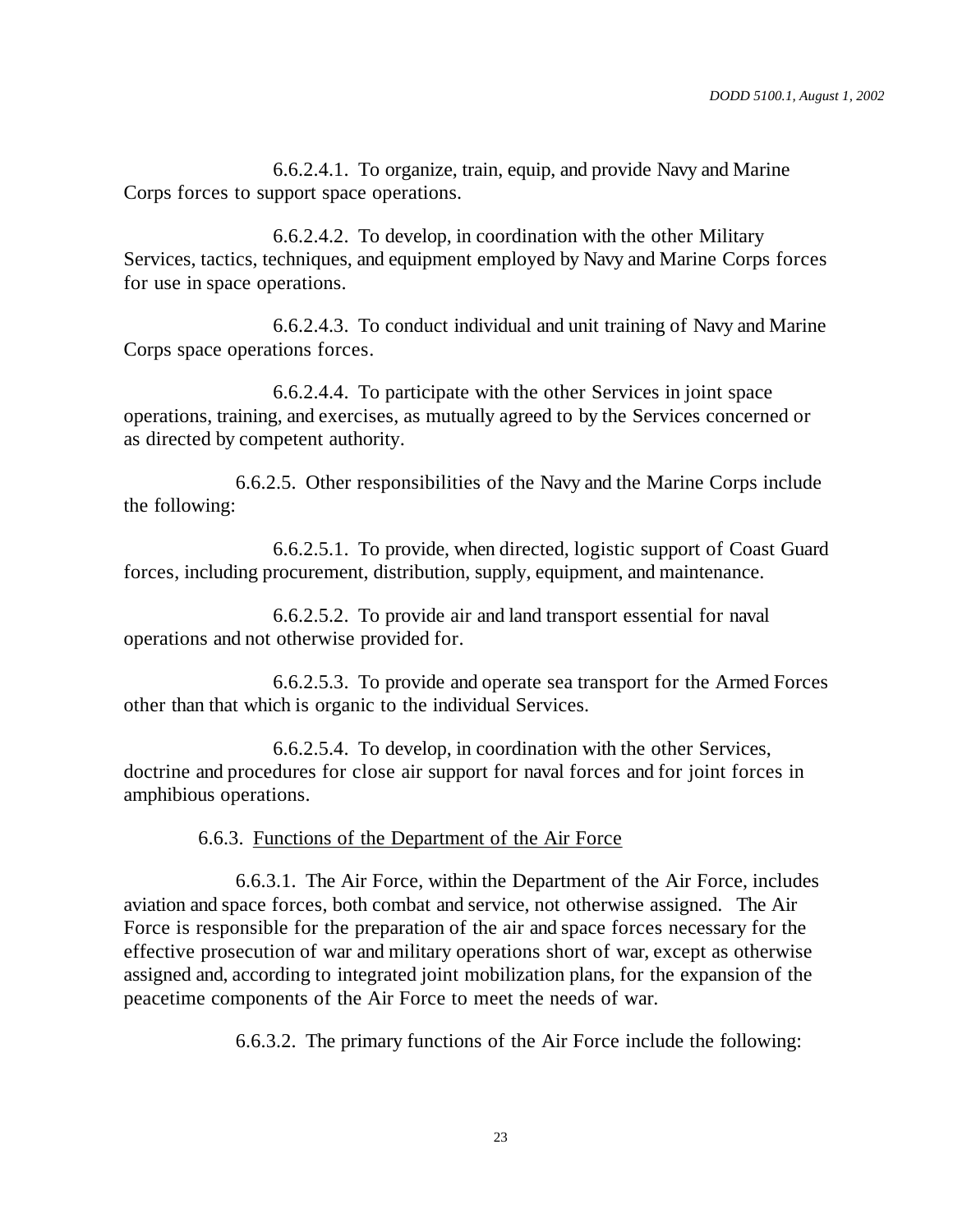6.6.3.2.1. To organize, train, equip, and provide forces for the conduct of prompt and sustained offensive and defensive combat operations in the air and space -- specifically, forces to defend the United States against air and space attack in accordance with doctrines established by the JCS, gain and maintain general air and space supremacy, defeat enemy air and space forces, conduct space operations, control vital air areas, and establish local air and space superiority, except as otherwise assigned herein.

6.6.3.2.2. To organize, train, equip, and provide forces for appropriate air and missile defense and space control operations, including the provision of forces as required for the strategic defense of the United States, in accordance with joint doctrines.

6.6.3.2.3. To organize, train, equip, and provide forces for strategic air and missile warfare.

6.6.3.2.4. To organize, equip, and provide forces for joint amphibious, space, and airborne operations, in coordination with the other Military Services, and to provide for their training in accordance with joint doctrines.

6.6.3.2.5. To organize, train, equip, and provide forces for close air support and air logistic support to the Army and other forces, as directed, including airlift, air and space support, resupply of airborne operations, aerial photography, tactical air reconnaissance, and air interdiction of enemy land forces and communications.

6.6.3.2.6. To organize, train, equip and provide forces for air transport for the Armed Forces, except as otherwise assigned.

6.6.3.2.7. To develop, in coordination with the other Services, doctrines, procedures, and equipment for air and space defense from land areas, including the United States.

6.6.3.2.8. To organize, train, equip, and provide forces to furnish aerial imagery for use by the Army and other Agencies as directed, including aerial imagery for cartographic purposes.

6.6.3.2.9. To develop, in coordination with the other Services, tactics, techniques, and equipment of interest to the Air Force for amphibious operations and not provided for elsewhere.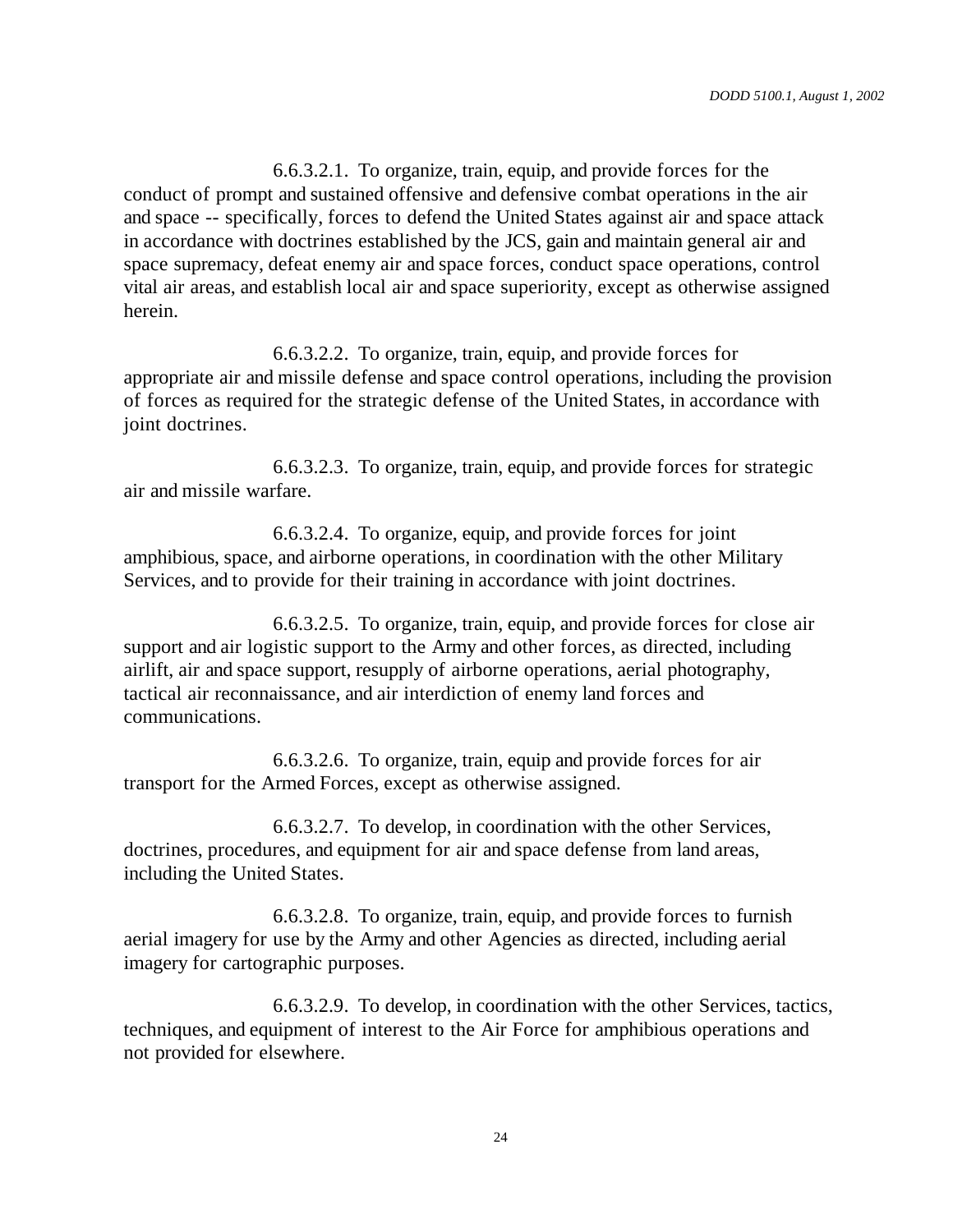6.6.3.2.10. To develop, in coordination with the other Services, doctrines, procedures, and equipment employed by Air Force forces in airborne operations.

6.6.3.2.11. To provide launch and space support for the Department of Defense, except as otherwise assigned.

6.6.3.2.12. To develop, in coordination with the other Services, doctrines, procedures, and equipment employed by Air Force forces in the conduct of space operations.

6.6.3.2.13. To organize, train, equip, and provide land-based tanker forces for the in-flight refueling support of strategic operations and deployments of aircraft of the Armed Forces and Air Force tactical operations, except as otherwise assigned.

6.6.3.2.14. To organize, train, equip, and provide forces, as directed to operate air and space lines of communications.

6.6.3.2.15. To organize, train, equip, and provide forces for the support and conduct of special operations.

6.6.3.2.16. To organize, train, equip, and provide forces for the support and conduct of psychological operations.

6.6.3.2.17. To provide equipment, forces, procedures, and doctrine necessary for the effective prosecution of electronic warfare operations and, as directed, support of other forces.

6.6.3.3. Collateral functions of the Air Force include the following:

6.6.3.3.1. Surface sea surveillance and antisurface ship warfare through air and space operations.

6.6.3.3.2. Antisubmarine warfare and antiair warfare operations to protect sea lines of communications.

6.6.3.3.3. Aerial minelaying operations.

6.6.3.3.4. Air-to-air refueling in support of naval campaigns.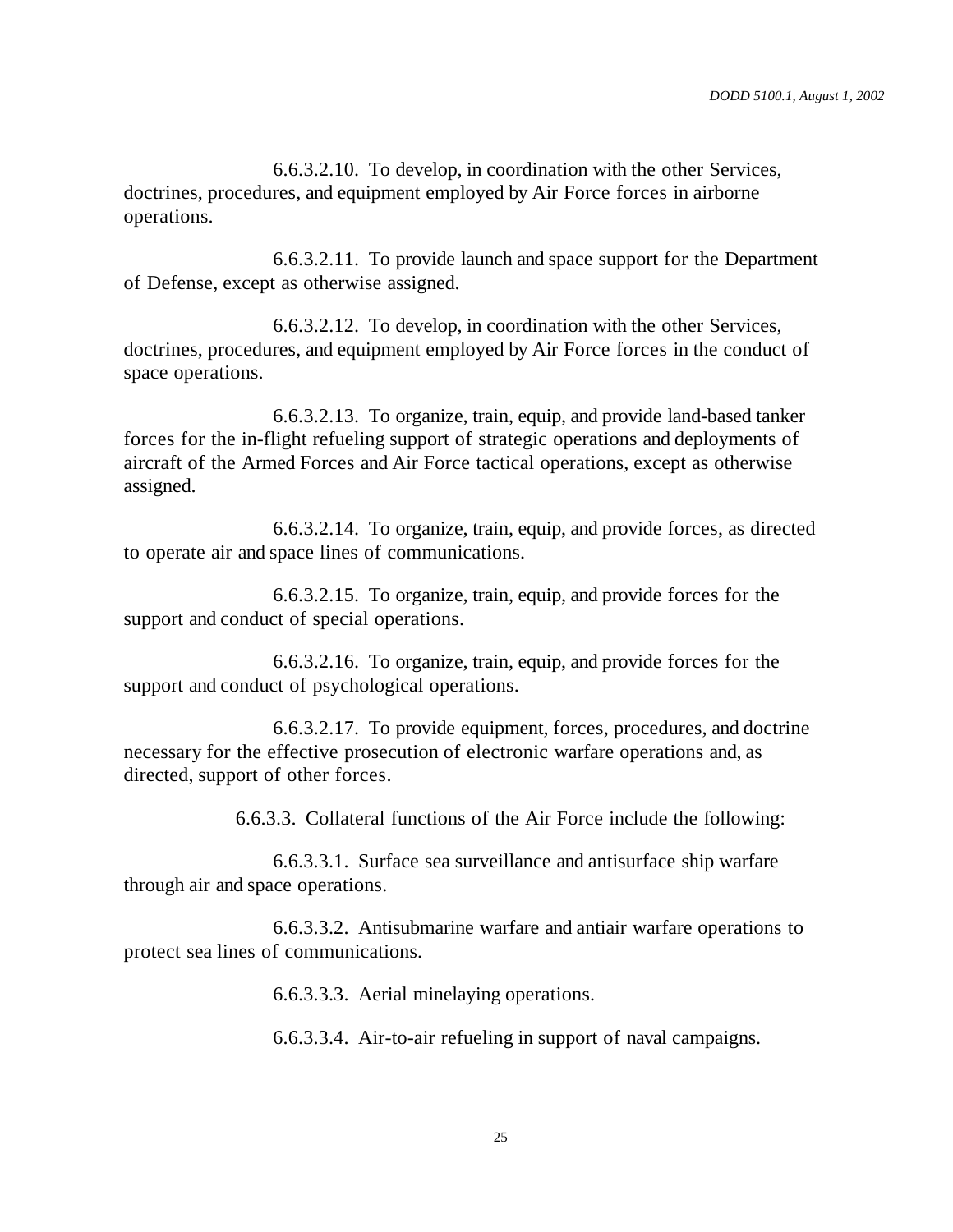6.6.3.4. Other responsibilities of the Air Force include the following:

6.6.3.4.1. With respect to amphibious operations, the Air Force shall develop, in coordination with the other Services, tactics, techniques, and equipment of interest to the Air Force and not provided for by the Navy and Marine Corps.

6.6.3.4.2. With respect to airborne operations, the Air Force has specific responsibility:

6.6.3.4.2.1. To provide Air Force forces for the air movement of troops, supplies, and equipment in joint airborne operations, including parachuted and aircraft landings.

6.6.3.4.2.2. To develop tactics and techniques employed by Air Force forces in the air movement of troops, supplies, and equipment.

6.6.3.4.3. With respect to close air support of ground forces, the Air Force has specific responsibility for developing, in coordination with the other Services, doctrines and procedures, except as provided for in Navy responsibilities for amphibious operations and in responsibilities for the Marine Corps.

## 7. FUNCTIONS OF DoD AGENCIES

7.1. Defense Advanced Research Projects Agency (DARPA). See DoD Directive 5134.10 (reference (g)).

7.2. Defense Information System Agency (DISA). See DoD Directive 5105.19 (reference (h)).

7.3. Defense Contract Audit Agency (DCAA). See DoD Directive 5105.36 (reference (i)).

7.4. Defense Intelligence Agency (DIA). See DoD Directive 5105.21 (reference  $(j)$ ).

7.5. Defense Security Service (DSS). See DoD Directive 5105.42 (reference (k)).

7.6. Defense Legal Services Agency (DLSA). See DoD Directive 5145.4 (reference (l)).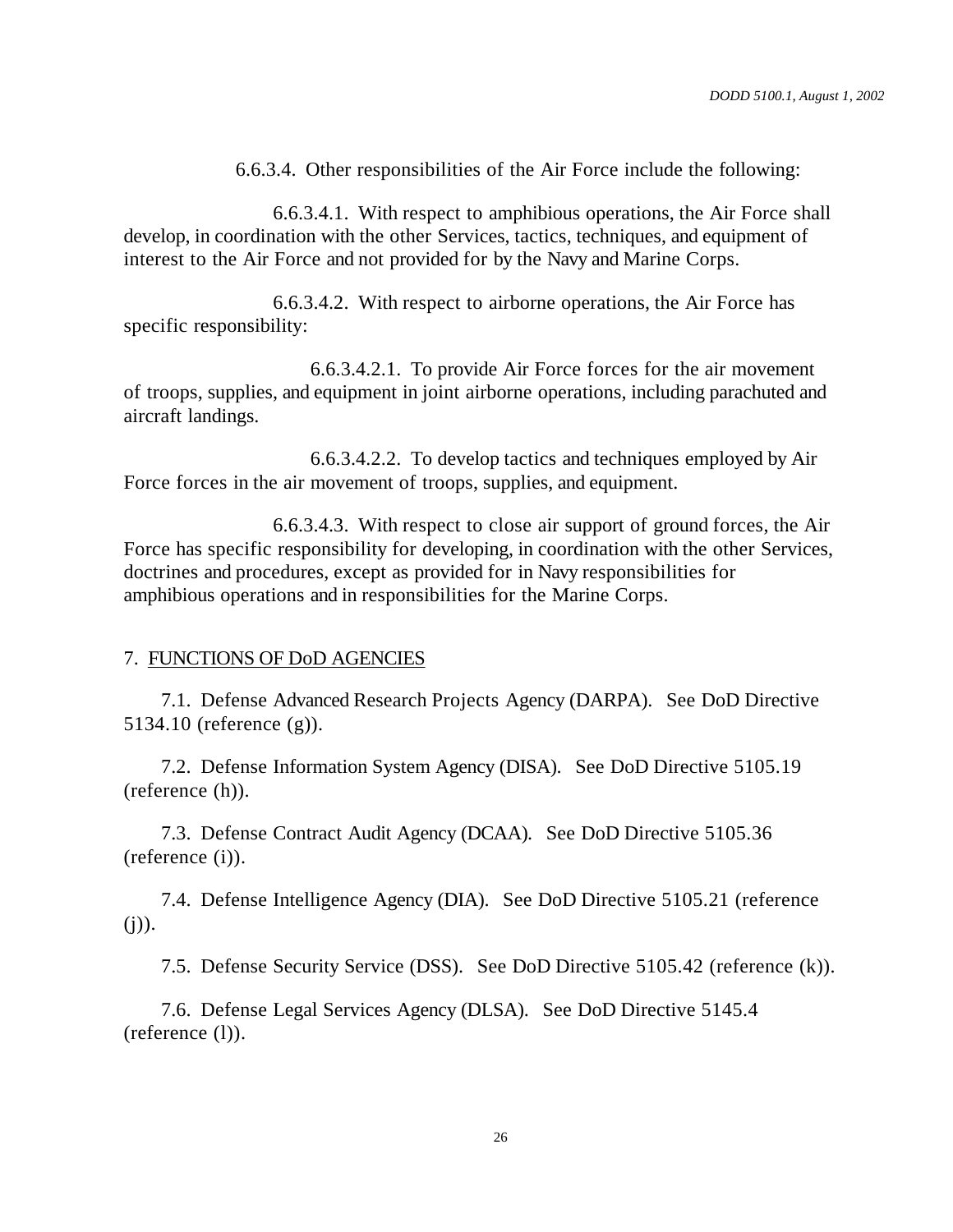7.7. Defense Logistics Agency (DLA). See DoD Directive 5105.22 (reference (m)).

7.8. National Imagery and Mapping Agency (NIMA). See DoD Directive 5105.60 (reference (n)).

7.9. Defense Threat Reduction Agency (DTRA). See DoD Directive 5105.62 (reference (o)).

7.10. Defense Security Cooperation Agency (DSCA). See DoD Directive 5105.65 (reference (p)).

7.11. The National Security Agency and the Central Security Service (NSA/CSS). See DoD Directive 5100.20 (reference (q)).

7.12. Missile Defense Agency (MDA). See DoD Directive 5134.9 (reference (r)).

7.13. Defense Contract Management Agency (DCMA). See DoD Directive 5105.64 (reference (s)).

7.14. Defense Commissary Agency (DECA). See DoD Directive 5105.55 (reference (t)).

7.15. Defense Finance and Accounting Service (DFAS). See DoD Directive 5118.5 (reference (u)).

7.16. Pentagon Force Protection Agency (PFPA). See DoD Directive 5105.68 (reference (v)).

#### 8. FUNCTIONS OF DoD FIELD ACTIVITIES

8.1. Armed Forces Information Services (AFIS). See DoD Directive 5122.10 (reference (w)).

8.2. Counterintelligence Field Activity (CIFA). See DoD Directive 5105.67 (reference (x)).

8.3. Defense POW/MIA Office. See DoD Directive 5110.10 (reference (y)).

8.4. Defense Technology Security Administration (DTSA). See Deputy Secretary of Defense Memorandum (reference (z)).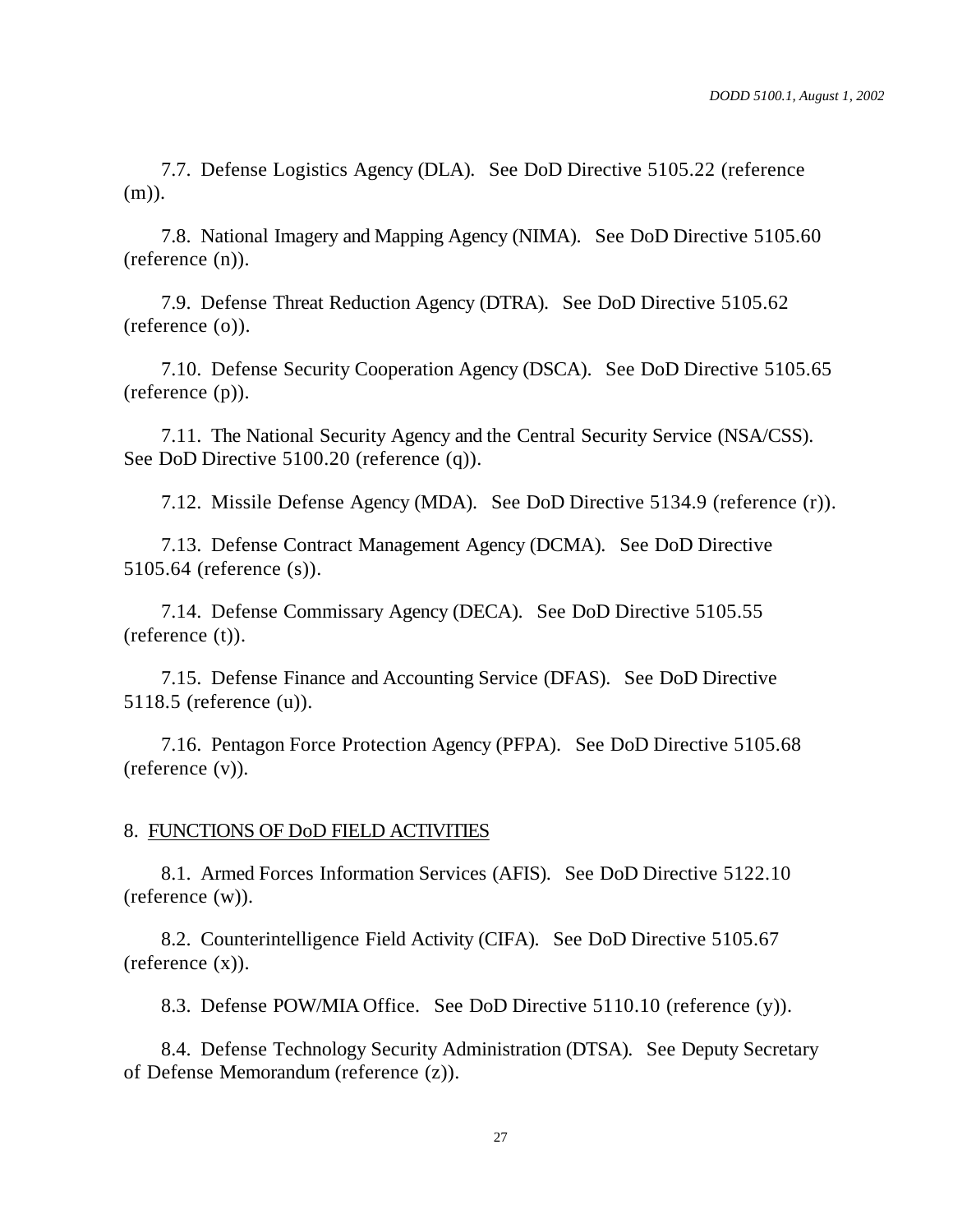8.5. DoD Education Activity (DoDEA). See DoD Directive 1342.20 (reference (aa)).

8.6. Office of Economic Adjustment. See DoD Directive 3030.1 (reference (ab)).

8.7. TRICARE Management Activity (TMA). See DoD Directive 5136.12 (reference (ac)).

8.8. Washington Headquarters Services (WHS). See DoD Directive 5110.4 (reference (ad)).

8.9. DoD Human Resources Activity (DoDHRA). See DoD Directive 5100.87 (reference (ae)).

#### 9. EFFECTIVE DATE

This Directive is effective immediately.

Toul Welkwite

Paul Wolfowitz/ Deputy Secretary of Defense

Enclosures - 1 E1. References, continued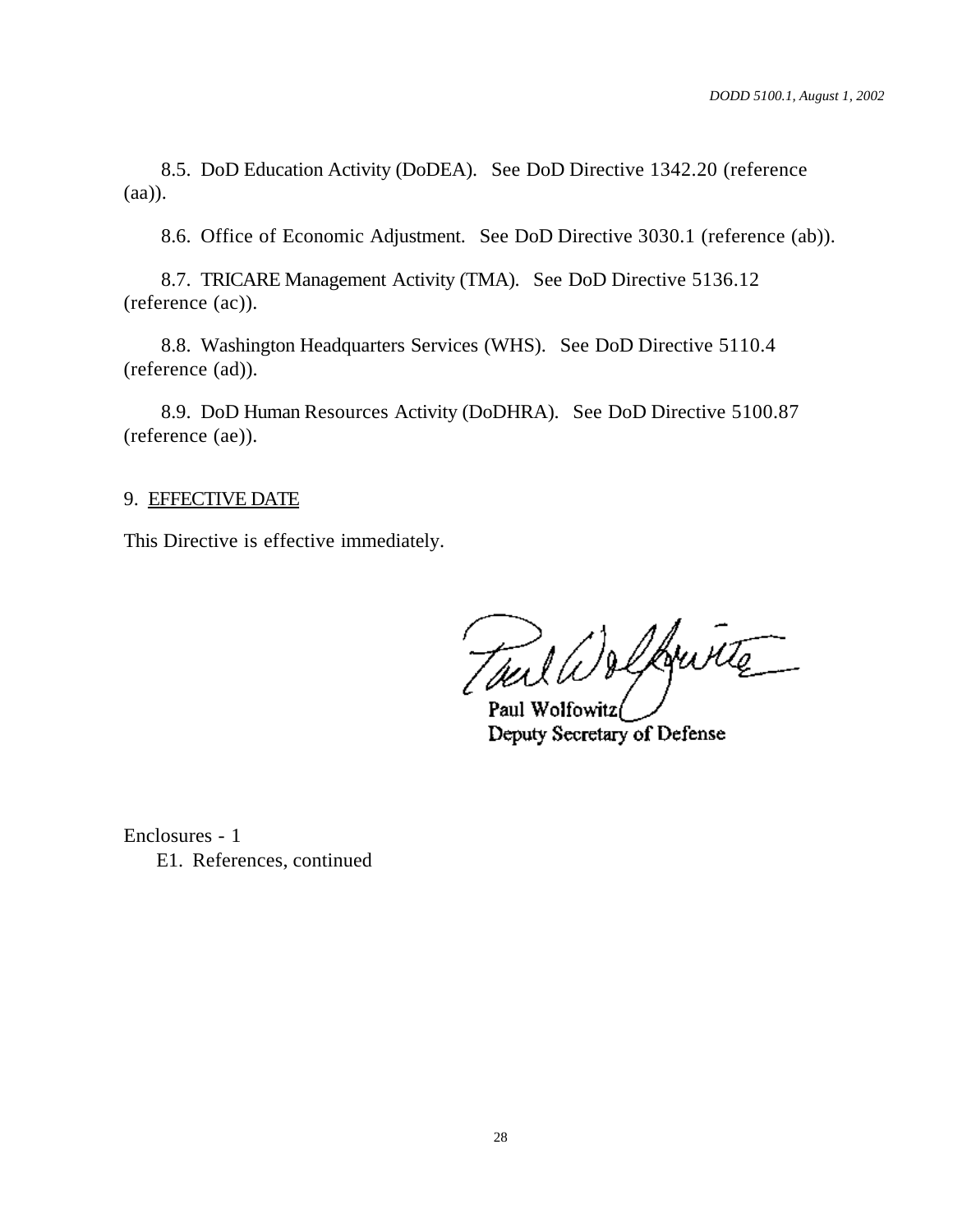## E1. ENCLOSURE 1

#### REFERENCES, continued

- (e) DoD Directive 5106.1, "Inspector General of the Department of Defense," January 4, 2001
- (f) Title 14, United States Code
- (g) DoD Directive 5134.10, "Defense Advanced Research Projects Agency (DARPA)," February 17, 1995
- (h) DoD Directive 5105.19, "Defense Information System Agency (DISA)," June 25, 1991
- (i) DoD Directive 5105.36, "Defense Contract Audit Agency (DCAA)," February 28, 2002
- (j) DoD Directive 5105.21, "Defense Intelligence Agency (DIA)," February 18, 1997
- (k) DoD Directive 5105.42, "Defense Security Service (DSS)," May 13, 1999
- (l) DoD Directive 5145.4, "Defense Legal Services Agency (DLSA)," December 15, 1989
- (m) DoD Directive 5105.22, "Defense Logistics Agency (DLA)," December 6, 1988
- (n) DoD Directive 5105.60, "National Imagery and Mapping Agency (NIMA)," October 11, 1996
- (o) DoD Directive 5105.62, "Defense Threat Reduction Agency (DTRA)," September 30, 1998
- (p) DoD Directive 5105.65, "Defense Security Cooperation Agency (DSCA)," October 31, 2000
- (q) DoD Directive 5100.20, "The National Security Agency and the Central Security Service (NSA/CSS)," December 23, 1971
- (r) DoD Directive 5134.9, "Ballistic Missile Defense Organization (BMDO)," June 14, 1994
- (s) DoD Directive 5105.64, "Defense Contract Management Agency (DCMA)," September 27, 2000
- (t) DoD Directive 5105.55, "Defense Commissary Agency (DECA)," November 9, 1990
- (u) DoD Directive 5118.5, "Defense Finance and Accounting Service (DFAS)," November 26, 1990
- (v) DoD Directive 5105.68, "Pentagon Force Protection Agency (PFPA)," May 3, 2002
- (w) DoD Directive 5122.10, "Armed Forces Information Services (AFIS)," November 21, 2000
- (x) DoD Directive 5105.67, "Counterintelligence Field Activity (CIFA)," February 19, 2002
- (y) DoD Directive 5110.10, "Defense POW/MIA Office," July 16, 1993